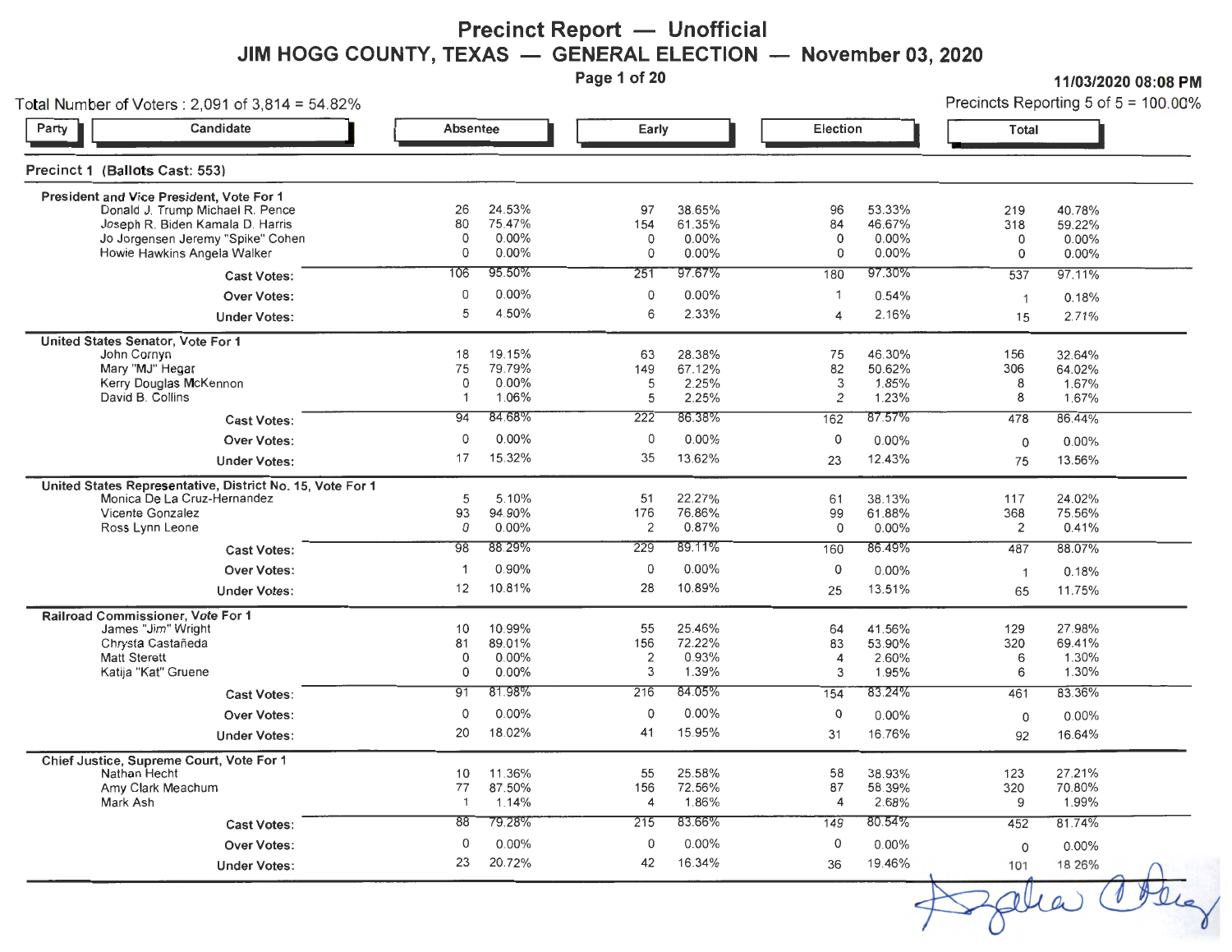## **Precinct Report — Unofficial JIM HOGG COUNTY, TEXAS — GENERAL ELECTION — November 03, 2020**<br>Page 2 of 20

**Page 20 11/03/2020 08:08 PM**<br>**Precincts Reporting 5 of 5 = 100.00%** 

| Total Number of Voters $2,091$ of $3,814 = 54.82\%$                              |          |                  |                |                  |                      |                 |                | Precincts Reporting 5 of $5 = 100.00$ <sup>9</sup> |
|----------------------------------------------------------------------------------|----------|------------------|----------------|------------------|----------------------|-----------------|----------------|----------------------------------------------------|
| Candidate<br>Party                                                               | Absentee |                  | Early          |                  | Election             |                 | Total          |                                                    |
| Precinct 1 (Ballots Cast: 553)                                                   |          |                  |                |                  |                      |                 |                |                                                    |
| Justice, Supreme Court, Place No. 6 Unexpired Term, Vote For 1<br>Jane Bland     | 13       | 15.12%           | 57             | 26.39%           | 60                   | 40.27%          | 130            | 28.82%                                             |
| Kathy Cheng                                                                      | 73       | 84.88%           | 159            | 73.61%           | 89                   | 59.73%          | 321            | 71.18%                                             |
| <b>Cast Votes:</b>                                                               | 86       | 77.48%           | 216            | 84.05%           | 149                  | 80.54%          | 451            | 81.56%                                             |
| Over Votes:                                                                      | 0        | 0.00%            | 0              | $0.00\%$         | 0                    | $0.00\%$        | 0              | $0.00\%$                                           |
| <b>Under Votes:</b>                                                              | 25       | 22.52%           | 41             | 15.95%           | 36                   | 19.46%          | 102            | 18.44%                                             |
| Justice, Supreme Court, Place No. 7, Vote For 1                                  |          |                  |                |                  |                      |                 |                |                                                    |
| Jeff Boyd                                                                        | 9        | 10.47%           | 60             | 28.04%           | 62                   | 41.06%          | 131            | 29.05%<br>69.18%                                   |
| Staci Williams<br>William Bryan Strange III                                      | 76<br>-1 | 88.37%<br>1.16%  | 151<br>3       | 70.56%<br>1.40%  | 85<br>$\overline{4}$ | 56.29%<br>2.65% | 312<br>8       | 1.77%                                              |
| <b>Cast Votes:</b>                                                               | 86       | 77.48%           | 214            | 83.27%           | 151                  | 81.62%          | 451            | 81.56%                                             |
| <b>Over Votes:</b>                                                               | 0        | 0.00%            | 0              | 0.00%            | 0                    | 0.00%           | 0              | $0.00\%$                                           |
| <b>Under Votes:</b>                                                              | 25       | 22.52%           | 43             | 16.73%           | 34                   | 18.38%          | 102            | 18.44%                                             |
| Justice, Supreme Court, Place No. 8, Vote For 1                                  |          |                  |                |                  |                      |                 |                |                                                    |
| <b>Brett Busby</b>                                                               | 10       | 11.49%           | 53             | 24.65%           | 56                   | 37.33%          | 119            | 26.33%                                             |
| Gisela D. Triana                                                                 | 77       | 88.51%           | 158            | 73.49%           | 89                   | 59.33%<br>3.33% | 324<br>9       | 71.68%<br>1.99%                                    |
| <b>Tom Oxford</b>                                                                | 0        | 0.00%            | $\overline{4}$ | 1.86%            | 5                    | 81.08%          |                |                                                    |
| <b>Cast Votes:</b>                                                               | 87       | 78.38%           | 215            | 83.66%           | 150                  |                 | 452            | 81.74%                                             |
| <b>Over Votes:</b>                                                               | 0        | 0.00%            | 0              | 0.00%            | 0                    | 0.00%           | 0              | 0.00%                                              |
| <b>Under Votes:</b>                                                              | 24       | 21.62%           | 42             | 16.34%           | 35                   | 18.92%          | 101            | 18.26%                                             |
| Judge, Court of Criminal Appeals, Place No. 3, Vote For 1                        |          |                  |                |                  |                      | 40.13%          |                | 27.65%                                             |
| <b>Bert Richardson</b><br>Elizabeth Davis Frizell                                | 9<br>79  | 10.23%<br>89.77% | 55<br>157      | 25.94%<br>74.06% | 61<br>91             | 59.87%          | 125<br>327     | 72.35%                                             |
| <b>Cast Votes:</b>                                                               | 88       | 79.28%           | 212            | 82.49%           | 152                  | 82.16%          | 452            | 81.74%                                             |
| Over Votes:                                                                      | 0        | 0.00%            | 0              | 0.00%            | 0                    | $0.00\%$        | 0              | 0.00%                                              |
| <b>Under Votes:</b>                                                              | 23       | 20.72%           | 45             | 17.51%           | 33                   | 17.84%          | 101            | 18.26%                                             |
|                                                                                  |          |                  |                |                  |                      |                 |                |                                                    |
| Judge, Court of Criminal Appeals, Place No. 4, Vote For 1<br>Kevin Patrick Yeary | 9        | 10.47%           | 57             | 26.76%           | 61                   | 41.50%          | 127            | 28.48%                                             |
| Tina Cllinton                                                                    | 77       | 89.53%           | 156            | 73.24%           | 86                   | 58.50%          | 319            | 71.52%                                             |
| <b>Cast Votes:</b>                                                               | 86       | 77.48%           | 213            | 82.88%           | 147                  | 79.46%          | 446            | 80.65%                                             |
| <b>Over Votes:</b>                                                               | 0        | 0.00%            | 0              | 0.00%            | 0                    | 0.00%           | 0              | 0.00%                                              |
| <b>Under Votes:</b>                                                              | 25       | 22.52%           | 44             | 17.12%           | 38                   | 20.54%          | 107            | 19.35%                                             |
| Judge, Court of Criminal Appeals, Place No. 9, Vote For 1                        |          |                  |                |                  |                      |                 |                |                                                    |
| David Newell                                                                     | 6        | 6.98%            | 62             | 29.52%           | 61                   | 41.22%          | 129            | 29.05%<br>70.95%                                   |
| Brandon Birmingham                                                               | 80       | 93.02%           | 148            | 70.48%           | 87                   | 58.78%          | 315            |                                                    |
| <b>Cast Votes:</b>                                                               | 86       | 77.48%           | 210            | 81.71%           | 148                  | 80.00%          | 444            | 80.29%                                             |
| <b>Over Votes:</b>                                                               | 0        | $0.00\%$         | 0              | $0.00\%$         | $\overline{1}$       | 0.54%           | $\overline{1}$ | 0.18%                                              |
| <b>Under Votes:</b>                                                              | 25       | 22.52%           | 47             | 18.29%           | 36                   | 19.46%          | 108            | 19.53%                                             |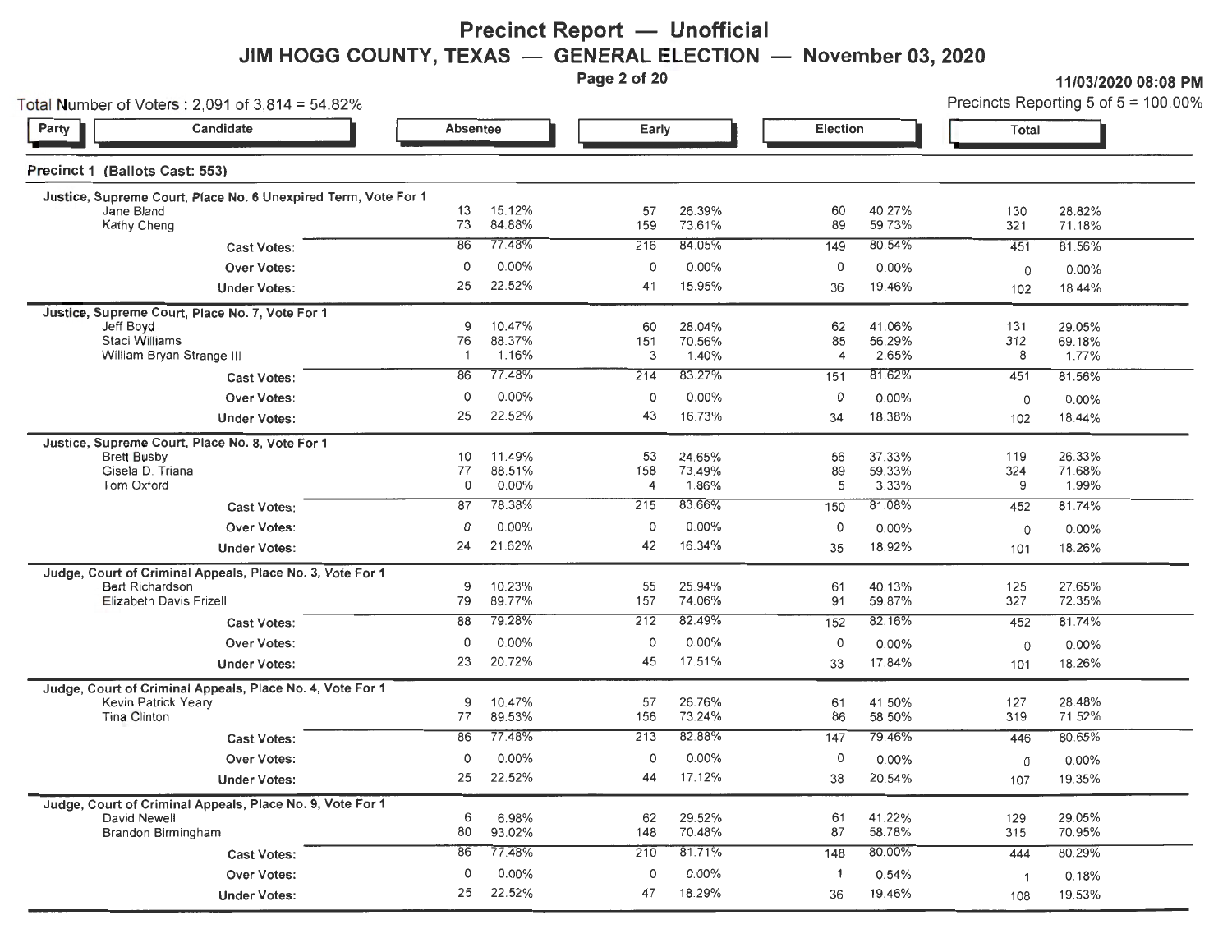# **Precinct Report - Unofficial JIM HOGG COUNTY, TEXAS — GENERAL ELECTION — November 03, 2020**<br>Page 3 of 20

**Parameter 3 of 21/03/2020 08:08 PM**<br>**Precincts Reporting 5 of 5 = 100.00%** 

| Total Number of Voters : 2,091 of 3,814 = 54.82%                                           |                 |                 |           |                  |                   |                  |              | Precincts Reporting 5 of $5 = 100.00$ |
|--------------------------------------------------------------------------------------------|-----------------|-----------------|-----------|------------------|-------------------|------------------|--------------|---------------------------------------|
| Candidate<br>Party                                                                         | <b>Absentee</b> |                 | Early     |                  | Election          |                  | Total        |                                       |
| Precinct 1 (Ballots Cast: 553)                                                             |                 |                 |           |                  |                   |                  |              |                                       |
| State Senator, District No. 21, Vote For 1<br>Frank Pomeroy<br>Judith Zaffirini            | 5<br>95         | 5.00%<br>95.00% | 37<br>198 | 15.74%<br>84.26% | 47<br>115         | 29.01%<br>70.99% | 89<br>408    | 17.91%<br>82.09%                      |
| <b>Cast Votes:</b>                                                                         | 100             | 90.09%          | 235       | 91.44%           | 162               | 87.57%           | 497          | 89.87%                                |
| <b>Over Votes:</b><br><b>Under Votes:</b>                                                  | 0<br>11         | 0.00%<br>9.91%  | 0<br>22   | 0.00%<br>8.56%   | $\mathbf 0$<br>23 | 0.00%<br>12.43%  | 0<br>56      | $0.00\%$<br>10.13%                    |
| State Representative, District No. 31, Vote For 1<br>Marian Knowlton<br>Ryan Guillen       | 3<br>98         | 2.97%<br>97.03% | 39<br>192 | 16.88%<br>83.12% | 49<br>114         | 30.06%<br>69.94% | 91<br>404    | 18.38%<br>81.62%                      |
| <b>Cast Votes:</b>                                                                         | 101             | 90.99%          | 231       | 89.88%           | 163               | 88.11%           | 495          | 89.51%                                |
| <b>Over Votes:</b><br><b>Under Votes:</b>                                                  | 0<br>10         | 0.00%<br>9.01%  | 0<br>26   | 0.00%<br>10.12%  | 0<br>22           | 0.00%<br>11.89%  | 0<br>58      | 0.00%<br>10.49%                       |
| Chief Justice, 4th Court of Appeals District, Vote For 1<br>Renee Yanta<br>Rebeca Martinez | 8<br>85         | 8.60%<br>91.40% | 46<br>182 | 20.18%<br>79.82% | 57<br>91          | 38.51%<br>61.49% | 111<br>358   | 23.67%<br>76.33%                      |
| <b>Cast Votes:</b>                                                                         | 93              | 83.78%          | 228       | 88.72%           | 148               | 80.00%           | 469          | 84.81%                                |
| Over Votes:                                                                                | $\mathbf 0$     | 0.00%           | 0         | 0.00%            | $\mathbf{1}$      | 0.54%            | $\mathbf{1}$ | 0.18%                                 |
| <b>Under Votes:</b>                                                                        | 18              | 16.22%          | 29        | 11.28%           | 36                | 19.46%           | 83           | 15.01%                                |
| District Attorney, 229th Judicial District, Vote For 1<br>Gocha Ramirez                    | 89              | 100.00%         | 218       | 100.00%          | 137               | 100.00%          | 444          | 100.00%                               |
| <b>Cast Votes:</b>                                                                         | 89              | 80.18%          | 218       | 84.82%           | $\overline{137}$  | 74.05%           | 444          | 80.29%                                |
| <b>Over Votes:</b>                                                                         | 0               | 0.00%           | 0         | $0.00\%$         | $\mathbf 0$       | 0.00%            | $\mathbf 0$  | $0.00\%$                              |
| <b>Under Votes:</b>                                                                        | 22              | 19.82%          | 39        | 15.18%           | 48                | 25.95%           | 109          | 19.71%                                |
| County Attorney, Vote For 1<br>Rodolfo Gutierrez                                           | 84              | 100.00%         | 207       | 100.00%          | 133               | 100.00%          | 424          | 100.00%                               |
| <b>Cast Votes:</b>                                                                         | 84              | 75.68%          | 207       | 80.54%           | 133               | 71.89%           | 424          | 76.67%                                |
| <b>Over Votes:</b>                                                                         | 0               | $0.00\%$        | 0         | 0.00%            | $\mathsf O$       | $0.00\%$         | 0            | 0.00%                                 |
| <b>Under Votes:</b>                                                                        | 27              | 24.32%          | 50        | 19.46%           | 52                | 28.11%           | 129          | 23.33%                                |
| Sheriff, Vote For 1<br>Erasmo "Kiko" Alarcon Jr                                            |                 | 78 100.00%      | 211       | 100.00%          | 131               | 100.00%          | 420          | 100.00%                               |
| <b>Cast Votes:</b>                                                                         | 78              | 70.27%          | 211       | 82.10%           | 131               | 70.81%           | 420          | 75.95%                                |
| <b>Over Votes:</b>                                                                         | 0               | 0.00%           | 0         | 0.00%            | 0                 | 0.00%            | 0            | 0.00%                                 |
| <b>Under Votes:</b>                                                                        | 33              | 29.73%          | 46        | 17.90%           | 54                | 29.19%           | 133          | 24.05%                                |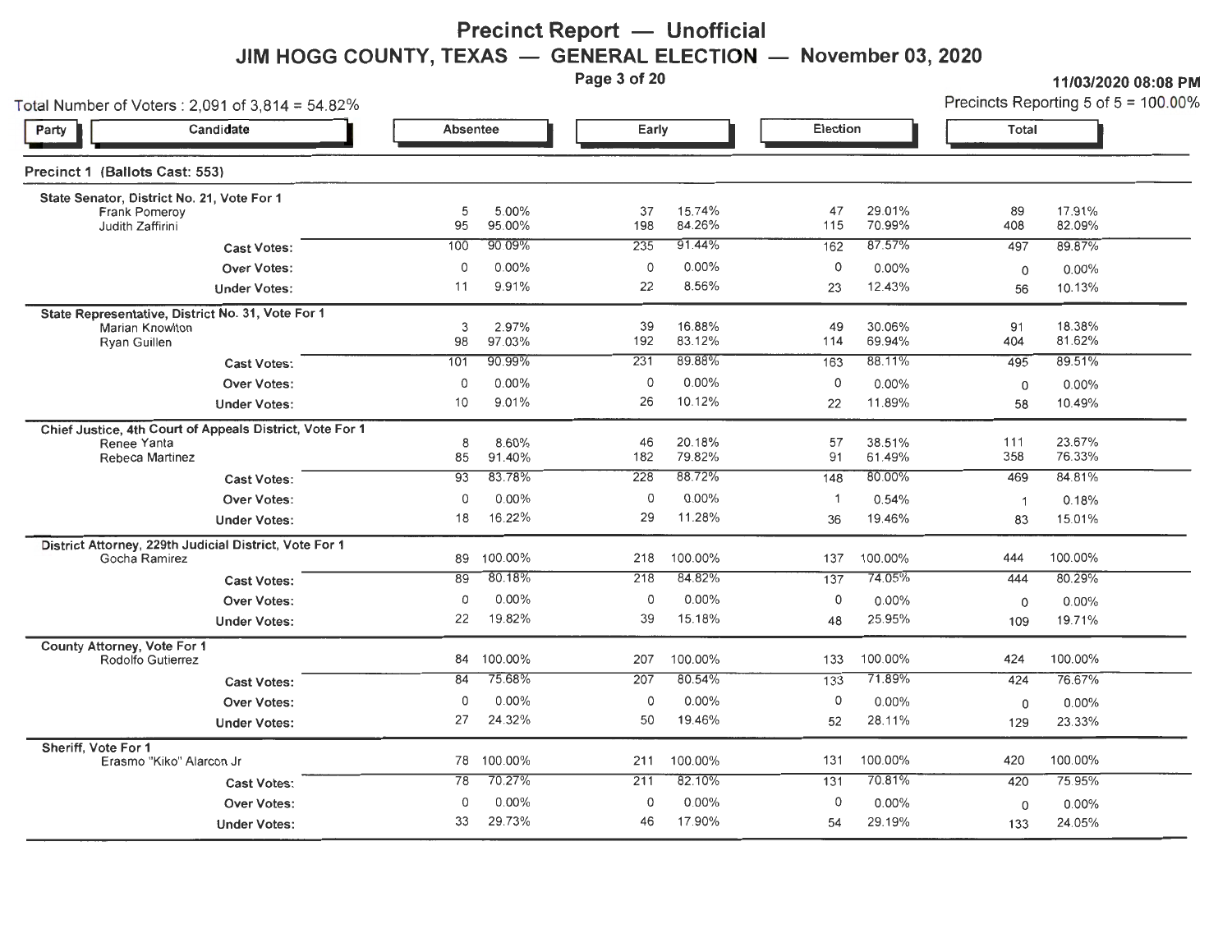# **Precinct Report - Unofficial** JIM HOGG COUNTY, TEXAS — GENERAL ELECTION — November 03, 2020<br>Page 4 of 20

**Page 4 of 20 11/03/2020 08:08 PM** 

| Total Number of Voters: $2,091$ of $3,814 = 54.82\%$                                                    |                |                            |                   |                            |                 |                            |                   | Precincts Reporting 5 of $5 = 100.00\%$ |
|---------------------------------------------------------------------------------------------------------|----------------|----------------------------|-------------------|----------------------------|-----------------|----------------------------|-------------------|-----------------------------------------|
| Candidate<br>Party                                                                                      | Absentee       |                            | Early             |                            | Election        |                            | <b>Total</b>      |                                         |
| Precinct 1 (Ballots Cast: 553)                                                                          |                |                            |                   |                            |                 |                            |                   |                                         |
| County Tax Assessor-Collector, Vote For 1<br>Norma Hinojosa                                             | 83             | 100.00%                    | 212               | 100.00%                    | 128             | 100.00%                    | 423               | 100.00%                                 |
| <b>Cast Votes:</b>                                                                                      | 83             | 74.77%                     | 212               | 82.49%                     | 128             | 69.19%                     | 423               | 76.49%                                  |
| <b>Over Votes:</b>                                                                                      | $\circ$        | $0.00\%$                   | 0                 | $0.00\%$                   | 0               | 0.00%                      | 0                 | 0.00%                                   |
| <b>Under Votes:</b>                                                                                     | 28             | 25.23%                     | 45                | 17.51%                     | 57              | 30.81%                     | 130               | 23.51%                                  |
| County Commissioner, Precinct No. 1, Vote For 1<br><b>Tony Flores</b>                                   | 86             | 100.00%                    | 215               | 100.00%                    | 135             | 100.00%                    | 436               | 100.00%                                 |
| <b>Cast Votes:</b>                                                                                      | 86             | 77.48%                     | 215               | 83.66%                     | 135             | 72.97%                     | 436               | 78.84%                                  |
| Over Votes:                                                                                             | O              | $0.00\%$                   | 0                 | $0.00\%$                   | 0               | $0.00\%$                   | $\Omega$          | $0.00\%$                                |
| <b>Under Votes:</b>                                                                                     | 25             | 22.52%                     | 42                | 16.34%                     | 50              | 27.03%                     | 117               | 21.16%                                  |
| Constable, Precinct No. 1, Vote For 1<br>Bacilio "Chilo" Galvan                                         | 81             | 100.00%                    | 206               | 100.00%                    | 130             | 100.00%                    | 417               | 100.00%                                 |
| <b>Cast Votes:</b>                                                                                      | 81             | 72.97%                     | 206               | 80.16%                     | 130             | 70.27%                     | 417               | 75.41%                                  |
| <b>Over Votes:</b>                                                                                      | $\Omega$       | $0.00\%$                   | $\circ$           | 0.00%                      | 0               | 0.00%                      | $\Omega$          | $0.00\%$                                |
| <b>Under Votes:</b>                                                                                     | 30             | 27.03%                     | 51                | 19.84%                     | 55              | 29.73%                     | 136               | 24.59%                                  |
| Trustee, At Large, Vote For 2<br>Ademar "AD" Garza<br>Alberto "Eeto" Benavides Jr.<br>Pedro P. Lopez Jr | 65<br>54<br>41 | 40.63%<br>33.75%<br>25.63% | 182<br>120<br>109 | 44.28%<br>29.20%<br>26.52% | 108<br>49<br>65 | 48.65%<br>22.07%<br>29.28% | 355<br>223<br>215 | 44.77%<br>28.12%<br>27.11%              |
| <b>Cast Votes:</b>                                                                                      | 160            | 72.07%                     | 411               | 79.96%                     | 222             | 60.00%                     | 793               | 71.70%                                  |
| <b>Over Votes:</b>                                                                                      | 0              | $0.00\%$                   | 0                 | 0.00%                      | 0               | 0.00%                      | $\Omega$          | $0.00\%$                                |
| <b>Under Votes:</b>                                                                                     | 62             | 27.93%                     | 103               | 20.04%                     | 148             | 40.00%                     | 313               | 28.30%                                  |
| Trustee, Precinct No. 1, Vote For 1<br>Elias Morales<br>Javier Ramirez                                  | 80<br>26       | 75.47%<br>24.53%           | 152<br>97         | 61.04%<br>38.96%           | 102<br>70       | 59.30%<br>40.70%           | 334<br>193        | 63.38%<br>36.62%                        |
| <b>Cast Votes:</b>                                                                                      | 106            | 95.50%                     | 249               | 96.89%                     | 172             | 92.97%                     | 527               | 95.30%                                  |
| <b>Over Votes:</b>                                                                                      | O              | 0.00%                      | 0                 | 0.00%                      | 0               | $0.00\%$                   | 0                 | $0.00\%$                                |
| <b>Under Votes:</b>                                                                                     | 5              | 4.50%                      | 8                 | 3.11%                      | 13              | 7.03%                      | 26                | 4.70%                                   |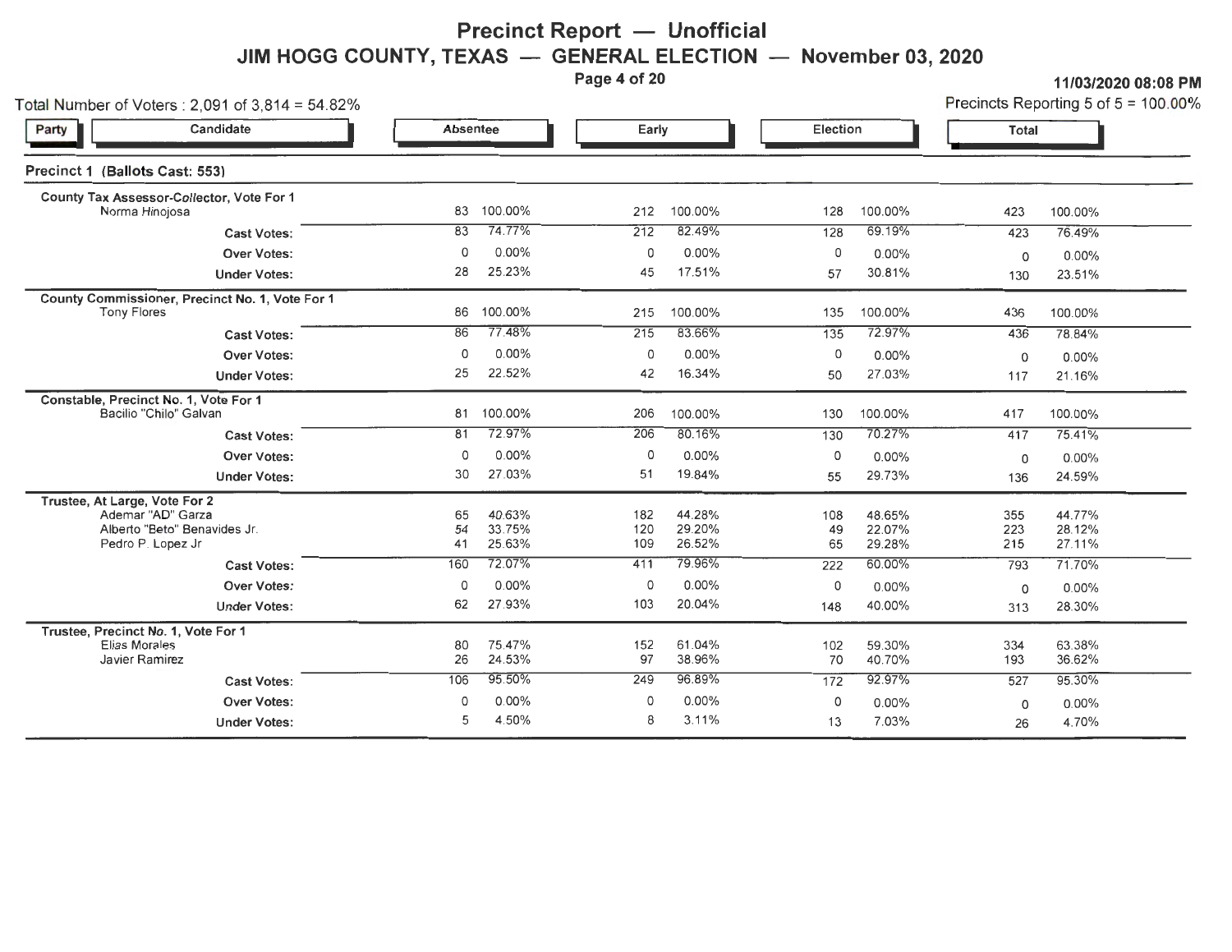## **Precinct Report - Unofficial JIM HOGG COUNTY, TEXAS — GENERAL ELECTION — November 03, 2020**<br>Page 5 of 20

**Parage 11/03/2020 08:08 PM**<br>**Precincts Reporting 5 of 5 = 100.00%** 

|                                | Total Number of Voters: 2,091 of 3,814 = 54.82%                                                                                                                                      |                                 |                                    |                                |                                    |                                          |                                    |                                              | Precincts Reporting 5 of $5 = 100.00$ ? |
|--------------------------------|--------------------------------------------------------------------------------------------------------------------------------------------------------------------------------------|---------------------------------|------------------------------------|--------------------------------|------------------------------------|------------------------------------------|------------------------------------|----------------------------------------------|-----------------------------------------|
| Party                          | Candidate                                                                                                                                                                            | Absentee                        |                                    | Early                          |                                    | Election                                 |                                    | <b>Total</b>                                 |                                         |
| Precinct 2 (Ballots Cast: 540) |                                                                                                                                                                                      |                                 |                                    |                                |                                    |                                          |                                    |                                              |                                         |
|                                | President and Vice President, Vote For 1<br>Donald J. Trump Michael R. Pence<br>Joseph R. Biden Kamala D. Harris<br>Jo Jorgensen Jeremy "Spike" Cohen<br>Howie Hawkins Angela Walker | 28<br>92<br>$\overline{1}$<br>0 | 23.14%<br>76.03%<br>0.83%<br>0.00% | 93<br>176<br>0<br>$\mathbf{1}$ | 34.44%<br>65.19%<br>0.00%<br>0.37% | 91<br>48<br>0<br>0                       | 65.47%<br>34.53%<br>0.00%<br>0.00% | 212<br>316<br>$\mathbf{1}$<br>$\overline{1}$ | 40.00%<br>59.62%<br>0.19%<br>0.19%      |
|                                | <b>Cast Votes:</b>                                                                                                                                                                   | 121                             | 99.18%                             | 270                            | 96.77%                             | 139                                      | 100.00%                            | 530                                          | 98.15%                                  |
|                                | <b>Over Votes:</b>                                                                                                                                                                   | 0                               | 0.00%                              | $\overline{\mathbf{1}}$        | 0.36%                              | 0                                        | 0.00%                              | $\mathbf{1}$                                 | 0.19%                                   |
|                                | <b>Under Votes:</b>                                                                                                                                                                  | $\mathbf{1}$                    | 0.82%                              | 8                              | 2.87%                              | $\circ$                                  | 0.00%                              | 9                                            | 1.67%                                   |
|                                | United States Senator, Vote For 1<br>John Cornyn<br>Mary "MJ" Hegar<br>Kerry Douglas McKennon<br>David B. Collins                                                                    | 25<br>88<br>$\overline{1}$<br>0 | 21.93%<br>77.19%<br>0.88%<br>0.00% | 80<br>164<br>2<br>3            | 32.13%<br>65.86%<br>0.80%<br>1.20% | 75<br>47<br>$\overline{1}$<br>2          | 60.00%<br>37.60%<br>0.80%<br>1.60% | 180<br>299<br>4<br>5                         | 36.89%<br>61.27%<br>0.82%<br>1.02%      |
|                                | <b>Cast Votes:</b>                                                                                                                                                                   | 114                             | 93.44%                             | 249                            | 89.25%                             | 125                                      | 89.93%                             | 488                                          | 90.37%                                  |
|                                | <b>Over Votes:</b>                                                                                                                                                                   | 0                               | 0.00%                              | $\overline{2}$                 | 0.72%                              | 0                                        | 0.00%                              | $\overline{2}$                               | 0.37%                                   |
|                                | <b>Under Votes:</b>                                                                                                                                                                  | 8                               | 6.56%                              | 28                             | 10.04%                             | 14                                       | 10.07%                             | 50                                           | 9.26%                                   |
|                                | United States Representative, District No. 15, Vote For 1<br>Monica De La Cruz-Hernandez<br><b>Vicente Gonzalez</b><br>Ross Lynn Leone                                               | 9<br>108<br>0                   | 7.69%<br>92.31%<br>$0.00\%$        | 58<br>199<br>0                 | 22.57%<br>77.43%<br>0.00%          | 59<br>69<br>0                            | 46.09%<br>53.91%<br>$0.00\%$       | 126<br>376<br>0                              | 25.10%<br>74.90%<br>0.00%               |
|                                | <b>Cast Votes:</b>                                                                                                                                                                   | 117                             | 95.90%                             | 257                            | 92.11%                             | 128                                      | 92.09%                             | 502                                          | 92.96%                                  |
|                                | <b>Over Votes:</b>                                                                                                                                                                   | 0                               | $0.00\%$                           | 0                              | 0.00%                              | 0                                        | $0.00\%$                           | 0                                            | 0.00%                                   |
|                                | <b>Under Votes:</b>                                                                                                                                                                  | 5                               | 4.10%                              | 22                             | 7.89%                              | 11                                       | 7.91%                              | 38                                           | 7.04%                                   |
|                                | Railroad Commissioner, Vote For 1<br>James "Jim" Wright<br>Chrysta Castañeda<br><b>Matt Sterett</b><br>Katija "Kat" Gruene                                                           | 18<br>93<br>0<br>0              | 16.22%<br>83.78%<br>0.00%<br>0.00% | 59<br>182<br>3<br>3            | 23.89%<br>73.68%<br>1.21%<br>1.21% | 64<br>58<br>$\mathbf{1}$<br>$\mathbf{1}$ | 51.61%<br>46.77%<br>0.81%<br>0.81% | 141<br>333<br>4<br>4                         | 29.25%<br>69.09%<br>0.83%<br>0.83%      |
|                                | <b>Cast Votes:</b>                                                                                                                                                                   | 111                             | 90.98%                             | 247                            | 88.53%                             | 124                                      | 89.21%                             | 482                                          | 89.26%                                  |
|                                | <b>Over Votes:</b>                                                                                                                                                                   | 0                               | 0.00%                              | $\circ$                        | 0.00%                              | $\circ$                                  | 0.00%                              | 0                                            | $0.00\%$                                |
|                                | <b>Under Votes:</b>                                                                                                                                                                  | 11                              | 9.02%                              | 32                             | 11.47%                             | 15                                       | 10.79%                             | 58                                           | 10.74%                                  |
| Mark Ash                       | Chief Justice, Supreme Court, Vote For 1<br>Nathan Hecht<br>Amy Clark Meachum                                                                                                        | 20<br>91<br>$\Omega$            | 18.02%<br>81.98%<br>0.00%          | 61<br>179<br>$\overline{4}$    | 25.00%<br>73.36%<br>1.64%          | 69<br>51<br>$\overline{2}$               | 56.56%<br>41.80%<br>1.64%          | 150<br>321<br>6                              | 31.45%<br>67.30%<br>1.26%               |
|                                | <b>Cast Votes:</b>                                                                                                                                                                   | 111                             | 90.98%                             | 244                            | 87.46%                             | 122                                      | 87.77%                             | 477                                          | 88.33%                                  |
|                                | <b>Over Votes:</b>                                                                                                                                                                   | $\Omega$                        | $0.00\%$                           | $\mathbf 0$                    | 0.00%                              | $\circ$                                  | 0.00%                              | 0                                            | $0.00\%$                                |
|                                | <b>Under Votes:</b>                                                                                                                                                                  | 11                              | 9.02%                              | 35                             | 12.54%                             | 17                                       | 12.23%                             | 63                                           | 11.67%                                  |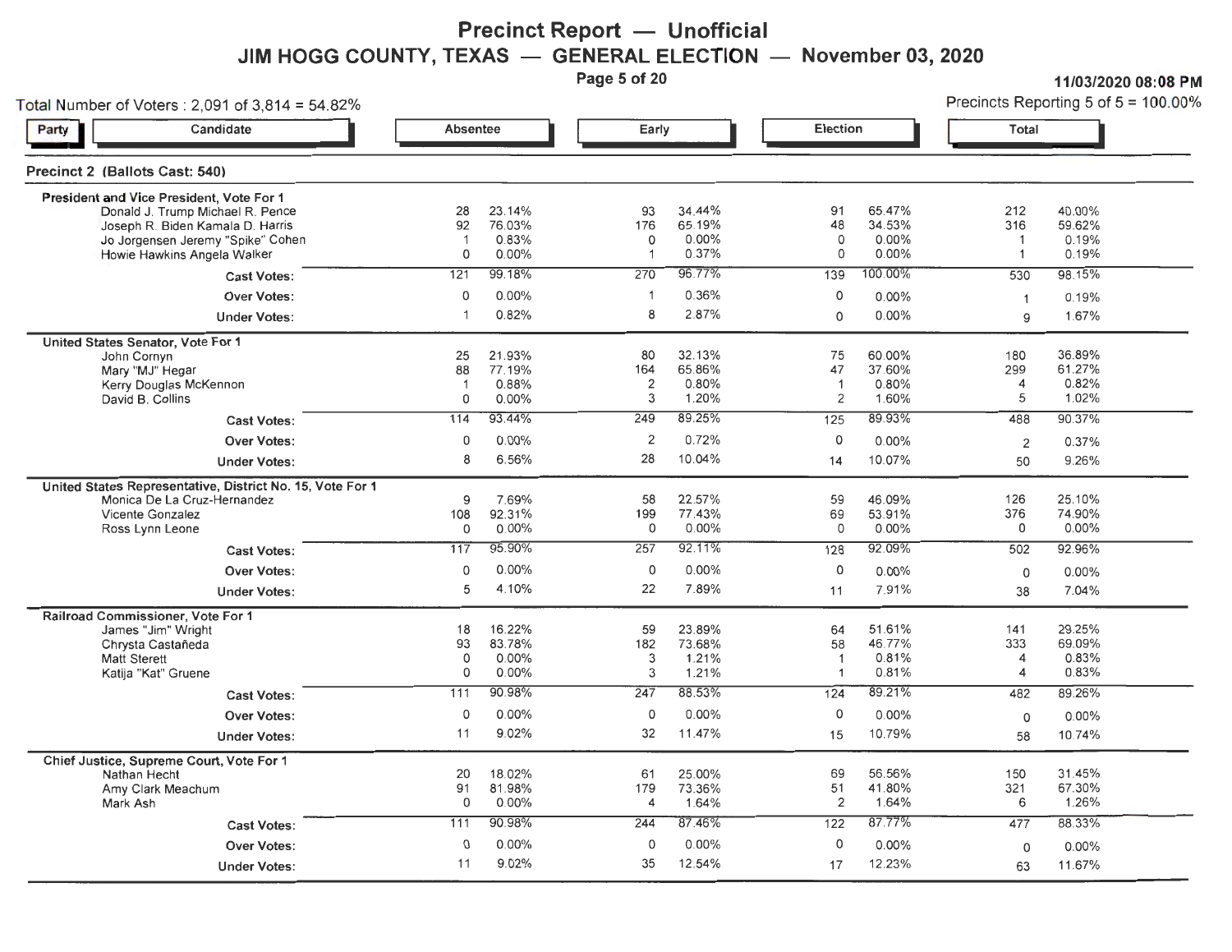**Precinct Report — Unofficial JIM HOGG COUNTY, TEXAS — GENERAL ELECTION — November 03, 2020**<br>Page 6 of 20

11/03/2020 08:08 PM

|                                | Total Number of Voters: $2,091$ of $3,814 = 54.82\%$           |                      |                  |                  |                  |                    |                  | Precincts Reporting 5 of $5 = 100.00\%$ |                  |  |
|--------------------------------|----------------------------------------------------------------|----------------------|------------------|------------------|------------------|--------------------|------------------|-----------------------------------------|------------------|--|
| Party                          | Candidate                                                      | <b>Absentee</b>      |                  | Early            |                  | Election           |                  | <b>Total</b>                            |                  |  |
| Precinct 2 (Ballots Cast: 540) |                                                                |                      |                  |                  |                  |                    |                  |                                         |                  |  |
|                                | Justice, Supreme Court, Place No. 6 Unexpired Term, Vote For 1 |                      |                  |                  |                  |                    |                  |                                         |                  |  |
| Jane Bland<br>Kathy Cheng      |                                                                | 21<br>89             | 19.09%<br>80.91% | 64<br>179        | 26.34%<br>73.66% | 73<br>50           | 59.35%<br>40.65% | 158<br>318                              | 33.19%<br>66.81% |  |
|                                | <b>Cast Votes:</b>                                             | 110                  | 90.16%           | 243              | 87.10%           | 123                | 88.49%           | 476                                     | 88.15%           |  |
|                                | <b>Over Votes:</b>                                             | $\mathbf 0$          | 0.00%            | 0                | 0.00%            | $\circ$            | 0.00%            | $\mathbf 0$                             | 0.00%            |  |
|                                | <b>Under Votes:</b>                                            | 12                   | 9.84%            | 36               | 12.90%           | 16                 | 11.51%           | 64                                      | 11.85%           |  |
|                                | Justice, Supreme Court, Place No. 7, Vote For 1                |                      |                  |                  |                  |                    |                  |                                         |                  |  |
| Jeff Boyd                      | Staci Williams                                                 | 20<br>91             | 18.02%<br>81.98% | 63<br>176        | 25.93%<br>72.43% | 72<br>49           | 59.02%<br>40.16% | 155<br>316                              | 32.56%<br>66.39% |  |
|                                | William Bryan Strange III                                      | $\mathbf 0$          | 0.00%            | 4                | 1.65%            | $\mathbf{1}$       | 0.82%            | 5                                       | 1.05%            |  |
|                                | <b>Cast Votes:</b>                                             | 111                  | 90.98%           | 243              | 87.10%           | 122                | 87.77%           | 476                                     | 88.15%           |  |
|                                | <b>Over Votes:</b>                                             | 0                    | 0.00%            | 0                | 0.00%            | $\mathbf 0$        | $0.00\%$         | $\circ$                                 | 0.00%            |  |
|                                | <b>Under Votes:</b>                                            | 11                   | 9.02%            | 36               | 12.90%           | 17                 | 12.23%           | 64                                      | 11.85%           |  |
|                                | Justice, Supreme Court, Place No. 8, Vote For 1                |                      |                  |                  |                  |                    |                  |                                         |                  |  |
| <b>Brett Busby</b>             |                                                                | 18                   | 16.51%           | 58               | 23.58%           | 69                 | 56.56%           | 145                                     | 30.40%           |  |
| <b>Tom Oxford</b>              | Gisela D. Triana                                               | 90<br>$\overline{1}$ | 82.57%<br>0.92%  | 184<br>4         | 74.80%<br>1.63%  | 52<br>$\mathbf{1}$ | 42.62%<br>0.82%  | 326<br>6                                | 68.34%<br>1.26%  |  |
|                                | <b>Cast Votes:</b>                                             | 109                  | 89.34%           | 246              | 88.17%           | 122                | 87.77%           | 477                                     | 88.33%           |  |
|                                | <b>Over Votes:</b>                                             | $\mathbf 0$          | 0.00%            | 0                | $0.00\%$         | $\circ$            | 0.00%            |                                         | 0.00%            |  |
|                                | <b>Under Votes:</b>                                            | 13                   | 10.66%           | 33               | 11.83%           | 17                 | 12.23%           | $\mathbf 0$<br>63                       | 11.67%           |  |
|                                | Judge, Court of Criminal Appeals, Place No. 3, Vote For 1      |                      |                  |                  |                  |                    |                  |                                         |                  |  |
|                                | Bert Richardson                                                | 21                   | 19.44%           | 60               | 24.49%           | 70                 | 58.33%           | 151                                     | 31.92%           |  |
|                                | <b>Elizabeth Davis Frizell</b>                                 | 87                   | 80.56%           | 185              | 75.51%           | 50                 | 41.67%           | 322                                     | 68.08%           |  |
|                                | <b>Cast Votes:</b>                                             | 108                  | 88.52%           | 245              | 87.81%           | 120                | 86.33%           | 473                                     | 87.59%           |  |
|                                | <b>Over Votes:</b>                                             | $\mathbf 0$          | 0.00%            | $\mathbf 0$      | $0.00\%$         | 0                  | 0.00%            | $\mathbf 0$                             | 0.00%            |  |
|                                | <b>Under Votes:</b>                                            | 14                   | 11.48%           | 34               | 12.19%           | 19                 | 13.67%           | 67                                      | 12.41%           |  |
|                                | Judge, Court of Criminal Appeals, Place No. 4, Vote For 1      |                      |                  |                  |                  |                    |                  |                                         |                  |  |
| <b>Tina Clinton</b>            | Kevin Patrick Yeary                                            | 21<br>87             | 19.44%<br>80.56% | 65<br>180        | 26.53%<br>73.47% | 72<br>47           | 60.50%<br>39.50% | 158<br>314                              | 33.47%<br>66.53% |  |
|                                | <b>Cast Votes:</b>                                             | 108                  | 88.52%           | $\overline{245}$ | 87.81%           | 119                | 85.61%           | 472                                     | 87.41%           |  |
|                                | <b>Over Votes:</b>                                             | $\mathbf 0$          | 0.00%            | $\Omega$         | $0.00\%$         | $\circ$            | $0.00\%$         | $\mathbf 0$                             | 0.00%            |  |
|                                | <b>Under Votes:</b>                                            | 14                   | 11.48%           | 34               | 12.19%           | 20                 | 14.39%           | 68                                      | 12.59%           |  |
|                                | Judge, Court of Criminal Appeals, Place No. 9, Vote For 1      |                      |                  |                  |                  |                    |                  |                                         |                  |  |
| David Newell                   |                                                                | 21                   | 19.44%           | 65               | 26.97%           | 70                 | 58.82%           | 156                                     | 33.33%           |  |
|                                | Brandon Birmingham                                             | 87                   | 80.56%           | 176              | 73.03%           | 49                 | 41.18%           | 312                                     | 66.67%           |  |
|                                | <b>Cast Votes:</b>                                             | 108                  | 88.52%           | 241              | 86.38%           | 119                | 85.61%           | 468                                     | 86.67%           |  |
|                                | <b>Over Votes:</b>                                             | $\circ$              | $0.00\%$         | 0                | $0.00\%$         | 0                  | $0.00\%$         | $\circ$                                 | 0.00%            |  |
|                                | <b>Under Votes:</b>                                            | 14                   | 11.48%           | 38               | 13.62%           | 20                 | 14.39%           | 72                                      | 13.33%           |  |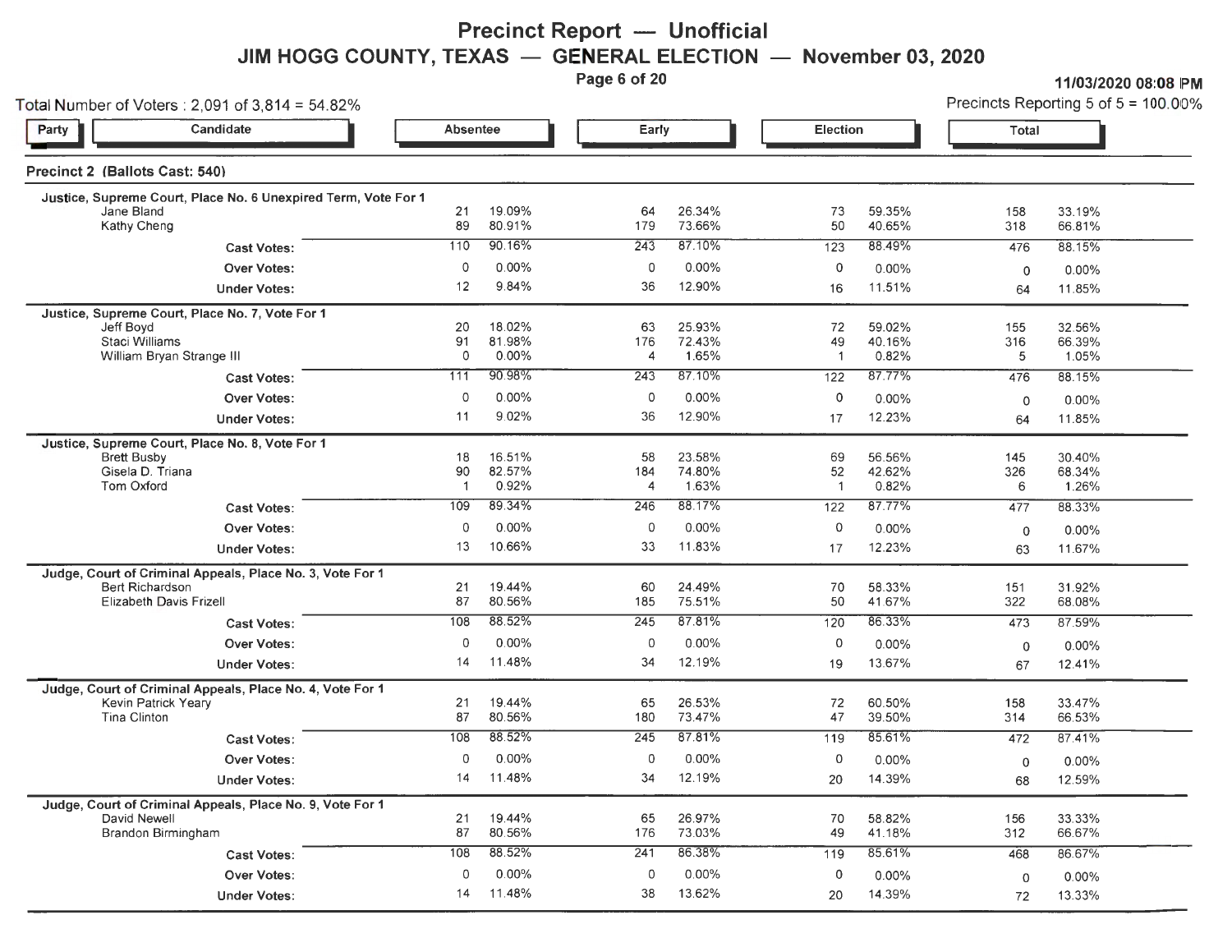#### **Precinct Report - Unofficial** JIM HOGG COUNTY, TEXAS - GENERAL ELECTION - November 03, 2020

Page 7 of 20 **11/03/2020 08:08 PM** 

Total Number of Voters : 2,091 of 3,814 = 54,82% Precincts Reporting 5 of 5 = 100.00%

| $\frac{1}{2}$<br>Party                                                                      | Candidate                                                | Absentee       |                  | Early               |                  | <b>Election</b> |                  | Total       |                  |
|---------------------------------------------------------------------------------------------|----------------------------------------------------------|----------------|------------------|---------------------|------------------|-----------------|------------------|-------------|------------------|
| Precinct 2 (Ballots Cast: 540)                                                              |                                                          |                |                  |                     |                  |                 |                  |             |                  |
| State Senator, District No. 21, Vote For 1<br>Frank Pomeroy<br>Judith Zaffirini             |                                                          | 8<br>108       | 6.90%<br>93.10%  | 44<br>213           | 17.12%<br>82.88% | 45<br>80        | 36.00%<br>64.00% | 97<br>401   | 19.48%<br>80.52% |
|                                                                                             | <b>Cast Votes:</b>                                       | 116            | 95.08%           | 257                 | 92.11%           | 125             | 89.93%           | 498         | 92.22%           |
|                                                                                             | <b>Over Votes:</b>                                       | $\mathbf 0$    | $0.00\%$         | $\mathsf{O}\xspace$ | 0.00%            | $\circ$         | 0.00%            | $\mathbf 0$ | 0.00%            |
|                                                                                             | <b>Under Votes:</b>                                      | 6              | 4.92%            | 22                  | 7.89%            | 14              | 10.07%           | 42          | 7.78%            |
| State Representative, District No. 31, Vote For 1<br><b>Marian Knowlton</b><br>Ryan Guillen |                                                          | 9<br>109       | 7.63%<br>92.37%  | 44<br>214           | 17.05%<br>82.95% | 40<br>89        | 31.01%<br>68.99% | 93<br>412   | 18.42%<br>81.58% |
|                                                                                             | <b>Cast Votes:</b>                                       | 118            | 96.72%           | 258                 | 92.47%           | 129             | 92.81%           | 505         | 93.52%           |
|                                                                                             | <b>Over Votes:</b>                                       | 0              | 0.00%            | $\circ$             | 0.00%            | 0               | 0.00%            | $\circ$     | 0.00%            |
|                                                                                             | <b>Under Votes:</b>                                      | 4              | 3.28%            | 21                  | 7.53%            | 10              | 7.19%            | 35          | 6.48%            |
| Renee Yanta<br>Rebeca Martinez                                                              | Chief Justice, 4th Court of Appeals District, Vote For 1 | 19<br>96       | 16.52%<br>83.48% | 54<br>196           | 21.60%<br>78.40% | 56<br>68        | 45.16%<br>54.84% | 129<br>360  | 26.38%<br>73.62% |
|                                                                                             | <b>Cast Votes:</b>                                       | 115            | 94.26%           | 250                 | 89.61%           | 124             | 89.21%           | 489         | 90.56%           |
|                                                                                             | <b>Over Votes:</b>                                       | 0              | 0.00%            | $\circ$             | 0.00%            | $\circ$         | $0.00\%$         | $\mathbf 0$ | 0.00%            |
|                                                                                             | <b>Under Votes:</b>                                      | $\overline{7}$ | 5.74%            | 29                  | 10.39%           | 15              | 10.79%           | 51          | 9.44%            |
| Gocha Ramirez                                                                               | District Attorney, 229th Judicial District, Vote For 1   | 110            | 100.00%          | 229                 | 100.00%          | 117             | 100.00%          | 456         | 100.00%          |
|                                                                                             | <b>Cast Votes:</b>                                       | 110            | 90.16%           | 229                 | 82.08%           | 117             | 84.17%           | 456         | 84.44%           |
|                                                                                             | Over Votes:                                              | $\circ$        | 0.00%            | $\circ$             | 0.00%            | $\circ$         | 0.00%            | 0           | 0.00%            |
|                                                                                             | <b>Under Votes:</b>                                      | 12             | 9.84%            | 50                  | 17.92%           | 22              | 15.83%           | 84          | 15.56%           |
| <b>County Attorney, Vote For 1</b><br>Rodolfo Gutierrez                                     |                                                          | 108            | 100.00%          | 216                 | 100.00%          | 113             | 100.00%          | 437         | 100.00%          |
|                                                                                             | <b>Cast Votes:</b>                                       | 108            | 88.52%           | 216                 | 77.42%           | 113             | 81.29%           | 437         | 80.93%           |
|                                                                                             | <b>Over Votes:</b>                                       | $\circ$        | 0.00%            | $\circ$             | 0.00%            | $\circ$         | 0.00%            | $\mathbf 0$ | $0.00\%$         |
|                                                                                             | <b>Under Votes:</b>                                      | 14             | 11.48%           | 63                  | 22.58%           | 26              | 18.71%           | 103         | 19.07%           |
| Sheriff, Vote For 1<br>Erasmo "Kiko" Alarcon Jr                                             |                                                          | 106            | 100.00%          | 222                 | 100.00%          | 119             | 100.00%          | 447         | 100.00%          |
|                                                                                             | <b>Cast Votes:</b>                                       | 106            | 86.89%           | 222                 | 79.57%           | 119             | 85.61%           | 447         | 82.78%           |
|                                                                                             | Over Votes:                                              | $\circ$        | 0.00%            | $\circ$             | 0.00%            | $\circ$         | $0.00\%$         | $\mathbf 0$ | 0.00%            |
|                                                                                             | <b>Under Votes:</b>                                      | 16             | 13.11%           | 57                  | 20.43%           | 20              | 14.39%           | 93          | 17.22%           |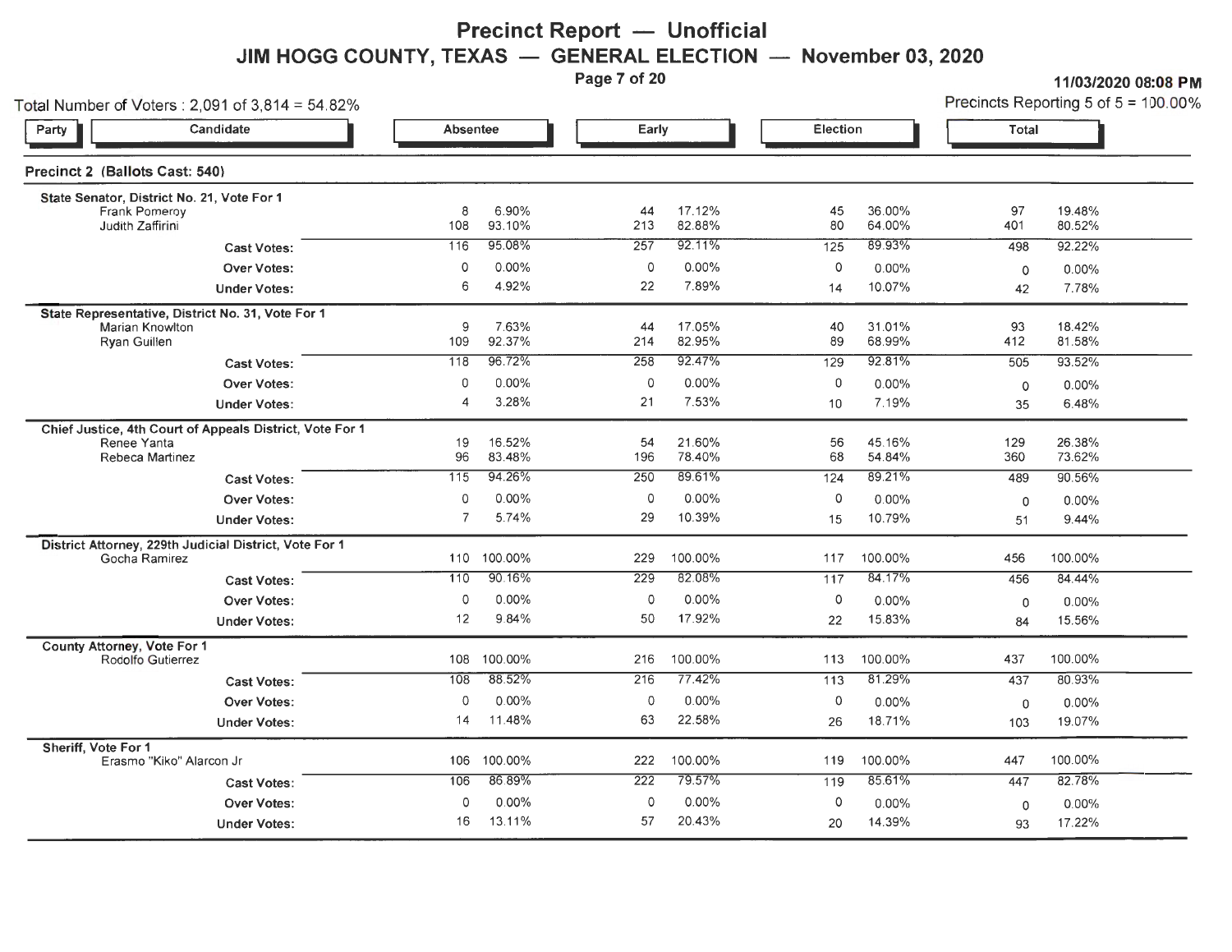#### **Precinct Report — Unofficial JIM HOGG COUNTY, TEXAS - GENERAL ELECTION - November 03, 2020**

Page 8 of 20 11/03/2020 08:08 PM

| Total Number of Voters : 2,091 of 3,814 = 54.82%                                                        |                 |                            |                   |                            |                |                            |                   | Precincts Reporting 5 of $5 = 100.00\%$ |
|---------------------------------------------------------------------------------------------------------|-----------------|----------------------------|-------------------|----------------------------|----------------|----------------------------|-------------------|-----------------------------------------|
| Party<br>Candidate                                                                                      | <b>Absentee</b> |                            | Early             |                            | Election       |                            | Total             |                                         |
| Precinct 2 (Ballots Cast: 540)                                                                          |                 |                            |                   |                            |                |                            |                   |                                         |
| County Tax Assessor-Collector, Vote For 1<br>Norma Hinojosa                                             | 107             | 100.00%                    | 223               | 100.00%                    | 114            | 100.00%                    | 444               | 100.00%                                 |
| <b>Cast Votes:</b>                                                                                      | 107             | 87.70%                     | 223               | 79.93%                     | 114            | 82.01%                     | 444               | 82.22%                                  |
| <b>Over Votes:</b>                                                                                      | 0               | 0.00%                      | 0                 | 0.00%                      | 0              | 0.00%                      | $\Omega$          | 0.00%                                   |
| <b>Under Votes:</b>                                                                                     | 15              | 12.30%                     | 56                | 20.07%                     | 25             | 17.99%                     | 96                | 17.78%                                  |
| Constable, Precinct No. 2, Vote For 1<br>Carlos Guerra                                                  | 102             | 100.00%                    | 233               | 100.00%                    | 120            | 100.00%                    | 455               | 100.00%                                 |
| <b>Cast Votes:</b>                                                                                      | 102             | 83.61%                     | 233               | 83.51%                     | 120            | 86.33%                     | 455               | 84.26%                                  |
| <b>Over Votes:</b>                                                                                      | 0               | 0.00%                      | 0                 | $0.00\%$                   | $\Omega$       | 0.00%                      | $\Omega$          | 0.00%                                   |
| <b>Under Votes:</b>                                                                                     | 20              | 16.39%                     | 46                | 16.49%                     | 19             | 13.67%                     | 85                | 15.74%                                  |
| Trustee, At Large, Vote For 2<br>Ademar "AD" Garza<br>Alberto "Beto" Benavides Jr.<br>Pedro P. Lopez Jr | 59<br>50<br>59  | 35.12%<br>29.76%<br>35.12% | 181<br>115<br>142 | 41.32%<br>26.26%<br>32.42% | 76<br>53<br>80 | 36.36%<br>25.36%<br>38.28% | 316<br>218<br>281 | 38.77%<br>26.75%<br>34.48%              |
| <b>Cast Votes:</b>                                                                                      | 168             | 68.85%                     | 438               | 78.49%                     | 209            | 75.18%                     | 815               | 75.46%                                  |
| Over Votes:                                                                                             |                 | 0.82%                      | 0                 | 0.00%                      | 0              | 0.00%                      | -1                | 0.19%                                   |
| <b>Under Votes:</b>                                                                                     | 74              | 30.33%                     | 120               | 21.51%                     | 69             | 24.82%                     | 263               | 24.35%                                  |
| Trustee, Precinct No. 2, Vote For 1<br>Eliseo "Billy" Cremar                                            | 92              | 100.00%                    | 205               | 100.00%                    | 114            | 100.00%                    | 411               | 100.00%                                 |
| <b>Cast Votes:</b>                                                                                      | 92              | 75.41%                     | 205               | 73.48%                     | 114            | 82.01%                     | 411               | 76.11%                                  |
| <b>Over Votes:</b>                                                                                      | 0               | 0.00%                      | 0                 | $0.00\%$                   | 0              | 0.00%                      | $\Omega$          | 0.00%                                   |
| <b>Under Votes:</b>                                                                                     | 30              | 24.59%                     | 74                | 26.52%                     | 25             | 17.99%                     | 129               | 23.89%                                  |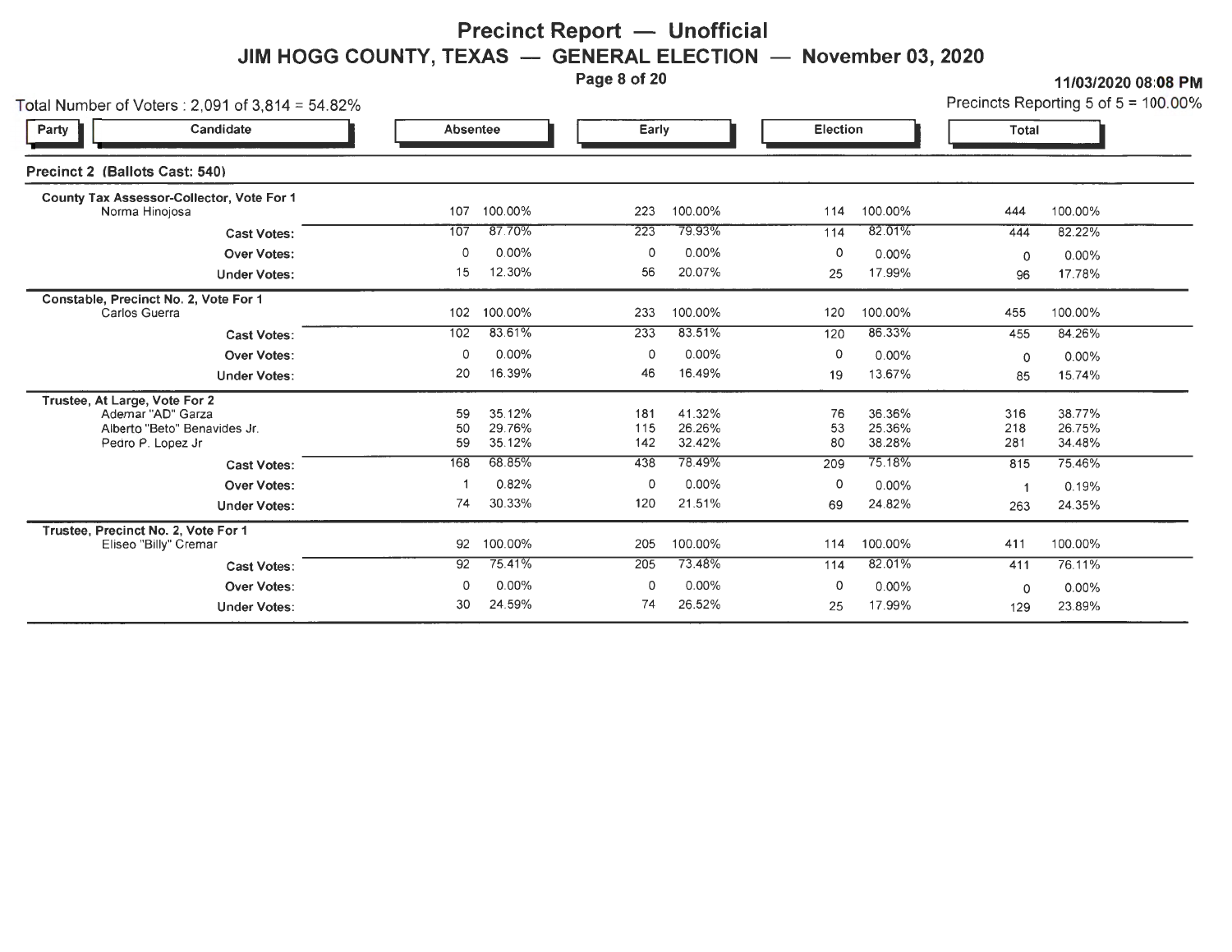**Precinct Report - Unofficial JIM HOGG COUNTY, TEXAS — GENERAL ELECTION — November 03, 2020**<br>Page 9 of 20

**Page 9 of 20 11/03/2020 08:08PM** 

| Total Number of Voters: $2,091$ of $3,814 = 54.82\%$ | Precincts Reporting 5 of $5 = 100.00\%$<br><u>in the second property of the second property of the second property of the second property of the second property of the second property of the second property of the second property of the second property of the second </u> |
|------------------------------------------------------|---------------------------------------------------------------------------------------------------------------------------------------------------------------------------------------------------------------------------------------------------------------------------------|
|------------------------------------------------------|---------------------------------------------------------------------------------------------------------------------------------------------------------------------------------------------------------------------------------------------------------------------------------|

| Candidate<br>Party                                                                                                                                                                   | <b>Absentee</b>                           |                                       |                                         | Early                                 |                           | <b>Election</b>                    | <b>Total</b>                                |                                    |
|--------------------------------------------------------------------------------------------------------------------------------------------------------------------------------------|-------------------------------------------|---------------------------------------|-----------------------------------------|---------------------------------------|---------------------------|------------------------------------|---------------------------------------------|------------------------------------|
| Precinct 3 (Ballots Cast: 483)                                                                                                                                                       |                                           |                                       |                                         |                                       |                           |                                    |                                             |                                    |
| President and Vice President, Vote For 1<br>Donald J. Trump Michael R. Pence<br>Joseph R. Biden Kamala D. Harris<br>Jo Jorgensen Jeremy "Spike" Cohen<br>Howie Hawkins Angela Walker | 34<br>86<br>$\Omega$<br>$\circ$           | 28.33%<br>71.67%<br>0.00%<br>0.00%    | 91<br>120<br>$\Omega$<br>$\overline{1}$ | 42.92%<br>56.60%<br>$0.00\%$<br>0.47% | 77<br>57<br>$\circ$<br>0  | 57.46%<br>42.54%<br>0.00%<br>0.00% | 202<br>263<br>0<br>$\mathbf{1}$             | 43.35%<br>56.44%<br>0.00%<br>0.21% |
| <b>Cast Votes:</b>                                                                                                                                                                   | 120                                       | 96.77%                                | 212                                     | 96.80%                                | 134                       | 95.71%                             | 466                                         | 96.48%                             |
| <b>Over Votes:</b><br><b>Under Votes:</b>                                                                                                                                            | $\mathbf 1$<br>3                          | 0.81%<br>2.42%                        | $\mathsf O$<br>$\overline{7}$           | $0.00\%$<br>3.20%                     | 2<br>$\overline{4}$       | 1.43%<br>2.86%                     | 3<br>14                                     | 0.62%<br>2.90%                     |
| United States Senator, Vote For 1                                                                                                                                                    |                                           |                                       |                                         |                                       |                           |                                    |                                             |                                    |
| John Cornyn<br>Mary "MJ" Hegar<br>Kerry Douglas McKennon<br>David B. Collins                                                                                                         | 33<br>75<br>$\mathbf 0$<br>$\overline{2}$ | 30.00%<br>68.18%<br>$0.00\%$<br>1.82% | 73<br>115<br>3<br>$\blacktriangleleft$  | 38.02%<br>59.90%<br>1.56%<br>0.52%    | 60<br>58<br>6<br>3        | 47.24%<br>45.67%<br>4.72%<br>2.36% | 166<br>248<br>9<br>6                        | 38.69%<br>57.81%<br>2.10%<br>1.40% |
| <b>Cast Votes:</b>                                                                                                                                                                   | 110                                       | 88.71%                                | 192                                     | 87.67%                                | 127                       | 90.71%                             | 429                                         | 88.82%                             |
| <b>Over Votes:</b>                                                                                                                                                                   | $\circ$                                   | 0.00%                                 | $\mathbf 0$                             | $0.00\%$                              | $\circ$                   | $0.00\%$                           | 0                                           | 0.00%                              |
| <b>Under Votes:</b>                                                                                                                                                                  | 14                                        | 11.29%                                | 27                                      | 12.33%                                | 13                        | 9.29%                              | 54                                          | 11.18%                             |
| United States Representative, District No. 15, Vote For 1<br>Monica De La Cruz-Hernandez<br>Vicente Gonzalez<br>Ross Lynn Leone                                                      | 15<br>97<br>$\overline{1}$                | 13.27%<br>85.84%<br>0.88%             | 61<br>133<br>$\mathbf{0}$               | 31.44%<br>68.56%<br>$0.00\%$          | 48<br>79<br>0             | 37.80%<br>62.20%<br>0.00%          | 124<br>309<br>$\overline{1}$                | 28.57%<br>71.20%<br>0.23%          |
| <b>Cast Votes:</b>                                                                                                                                                                   | 113                                       | 91.13%                                | 194                                     | 88.58%                                | 127                       | 90.71%                             | 434                                         | 89.86%                             |
| <b>Over Votes:</b>                                                                                                                                                                   | $\mathbf 0$                               | 0.00%                                 | $\blacktriangleleft$                    | 0.46%                                 | $\circ$                   | $0.00\%$                           | $\mathbf{1}$                                | 0.21%                              |
| <b>Under Votes:</b>                                                                                                                                                                  | 11                                        | 8.87%                                 | 24                                      | 10.96%                                | 13                        | 9.29%                              | 48                                          | 9.94%                              |
| Railroad Commissioner, Vote For 1<br>James "Jim" Wright<br>Chrysta Castañeda<br><b>Matt Sterett</b><br>Katija "Kat" Gruene                                                           | 25<br>80<br>$\circ$<br>$\Omega$           | 23.81%<br>76.19%<br>0.00%<br>0.00%    | 62<br>122<br>$\mathsf O$<br>$\mathbf 0$ | 33.70%<br>66.30%<br>0.00%<br>$0.00\%$ | 54<br>66<br>3<br>$\Omega$ | 43.90%<br>53.66%<br>2.44%<br>0.00% | 141<br>268<br>$\mathfrak 3$<br>$\mathbf{0}$ | 34.22%<br>65.05%<br>0.73%<br>0.00% |
| <b>Cast Votes:</b>                                                                                                                                                                   | 105                                       | 84.68%                                | 184                                     | 84.02%                                | 123                       | 87.86%                             | 412                                         | 85.30%                             |
| <b>Over Votes:</b>                                                                                                                                                                   | $\mathbf 0$                               | 0.00%                                 | $\mathbf 0$                             | 0.00%                                 | $\mathbf{1}$              | 0.71%                              | $\blacktriangleleft$                        | 0.21%                              |
| <b>Under Votes:</b>                                                                                                                                                                  | 19                                        | 15.32%                                | 35                                      | 15.98%                                | 16                        | 11.43%                             | 70                                          | 14.49%                             |
| Chief Justice, Supreme Court, Vote For 1<br>Nathan Hecht<br>Amy Clark Meachum<br>Mark Ash                                                                                            | 23<br>82<br>$\circ$                       | 21.90%<br>78.10%<br>0.00%             | 63<br>120<br>$\mathbf 0$                | 34.43%<br>65.57%<br>0.00%             | 51<br>67<br>3             | 42.15%<br>55.37%<br>2.48%          | 137<br>269<br>3                             | 33.50%<br>65.77%<br>0.73%          |
| <b>Cast Votes:</b>                                                                                                                                                                   | 105                                       | 84.68%                                | 183                                     | 83.56%                                | $\overline{121}$          | 86.43%                             | 409                                         | 84.68%                             |
| <b>Over Votes:</b>                                                                                                                                                                   | $\Omega$                                  | 0.00%                                 | $\mathsf O$                             | $0.00\%$                              | 0                         | 0.00%                              | 0                                           | 0.00%                              |
| <b>Under Votes:</b>                                                                                                                                                                  | 19                                        | 15.32%                                | 36                                      | 16.44%                                | 19                        | 13.57%                             | 74                                          | 15.32%                             |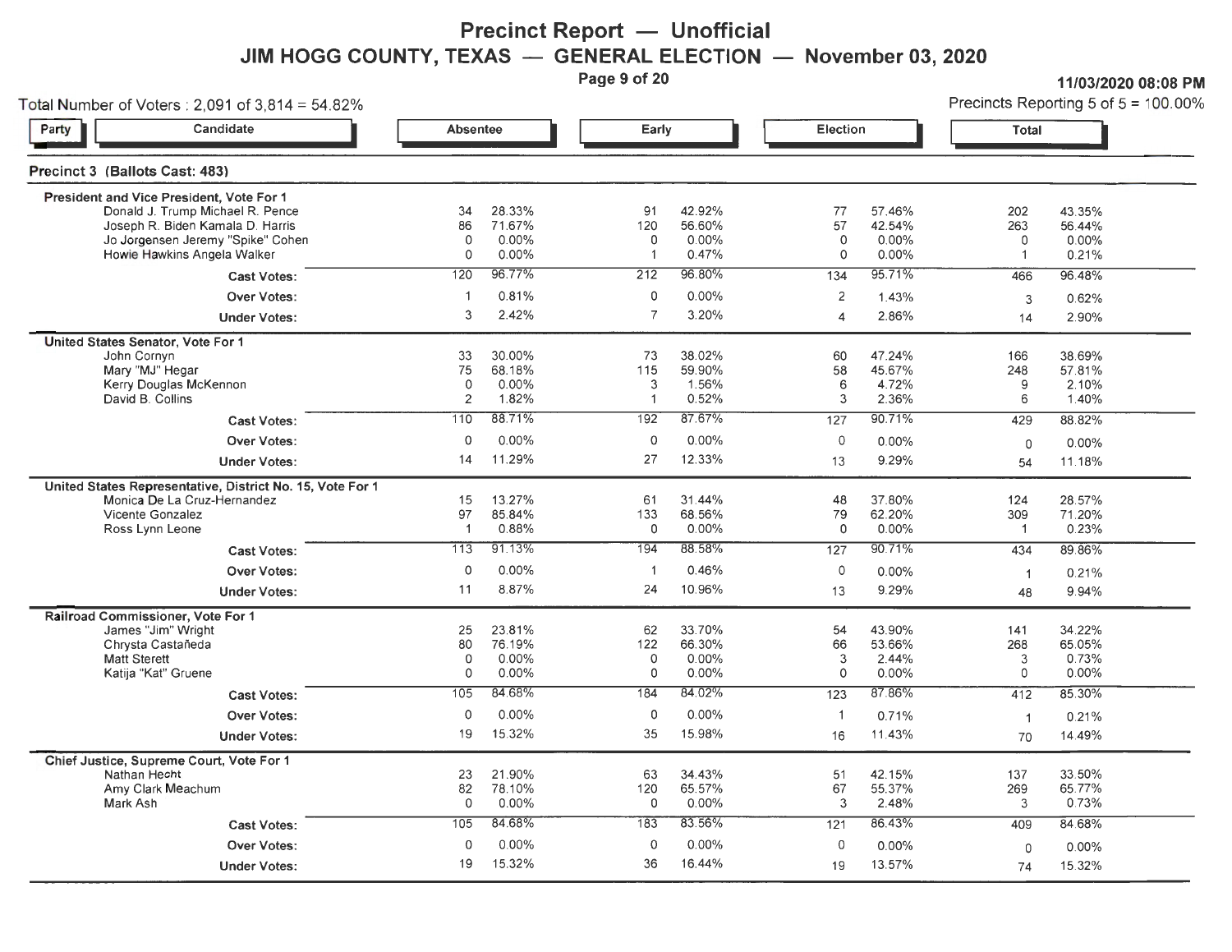## **Precinct Report - Unofficial JIM HOGG COUNTY, TEXAS — GENERAL ELECTION — November 03, 2020**<br>Page 10 of 20

**Page 11/03/2020 08:08 Precincts Reporting 5 of 5 = 100 00%** 

| Total Number of Voters : 2,091 of 3,814 = 54.82%                             |                      |                  |                     |                  |                      |                  |                | Precincts Reporting 5 of $5 = 100.00$ <sup>9</sup> |
|------------------------------------------------------------------------------|----------------------|------------------|---------------------|------------------|----------------------|------------------|----------------|----------------------------------------------------|
| Candidate<br>Party                                                           | Absentee             |                  | Early               |                  | Election             |                  | <b>Total</b>   |                                                    |
| Precinct 3 (Ballots Cast: 483)                                               |                      |                  |                     |                  |                      |                  |                |                                                    |
| Justice, Supreme Court, Place No. 6 Unexpired Term, Vote For 1<br>Jane Bland | 24                   | 23.53%           | 67                  | 36.81%           | 56                   | 46.28%           | 147            | 36.30%                                             |
| Kathy Cheng                                                                  | 78                   | 76.47%           | 115                 | 63.19%           | 65                   | 53.72%           | 258            | 63.70%                                             |
| <b>Cast Votes:</b>                                                           | 102                  | 82.26%           | 182                 | 83.11%           | 121                  | 86.43%           | 405            | 83.85%                                             |
| <b>Over Votes:</b>                                                           | $\mathbf 0$          | 0.00%            | 0                   | 0.00%            | 0                    | 0.00%            | 0              | $0.00\%$                                           |
| <b>Under Votes:</b>                                                          | 22                   | 17.74%           | 37                  | 16.89%           | 19                   | 13.57%           | 78             | 16.15%                                             |
| Justice, Supreme Court, Place No. 7, Vote For 1                              |                      |                  |                     |                  |                      |                  |                |                                                    |
| Jeff Boyd                                                                    | 23                   | 22.77%           | 61                  | 33.15%           | 55                   | 45.45%           | 139            | 34.24%                                             |
| Staci Williams<br>William Bryan Strange III                                  | 77<br>$\overline{1}$ | 76.24%<br>0.99%  | 122<br>$\mathbf{1}$ | 66.30%<br>0.54%  | 64<br>$\overline{2}$ | 52.89%<br>1.65%  | 263<br>4       | 64.78%<br>0.99%                                    |
| <b>Cast Votes:</b>                                                           | 101                  | 81.45%           | 184                 | 84.02%           | 121                  | 86.43%           | 406            | 84.06%                                             |
| <b>Over Votes:</b>                                                           | 0                    | 0.00%            | 0                   | 0.00%            | 0                    | $0.00\%$         | 0              | 0.00%                                              |
| <b>Under Votes:</b>                                                          | 23                   | 18.55%           | 35                  | 15.98%           | 19                   | 13.57%           | 77             | 15.94%                                             |
|                                                                              |                      |                  |                     |                  |                      |                  |                |                                                    |
| Justice, Supreme Court, Place No. 8, Vote For 1<br><b>Brett Busby</b>        | 23                   | 22.55%           | 59                  | 32.60%           | 50                   | 42.02%           | 132            | 32.84%                                             |
| Gisela D. Triana                                                             | 78                   | 76.47%           | 121                 | 66.85%           | 67                   | 56.30%           | 266            | 66.17%                                             |
| Tom Oxford                                                                   | $\overline{1}$       | 0.98%            | -1                  | 0.55%            | $\overline{2}$       | 1.68%            | $\overline{4}$ | 1.00%                                              |
| <b>Cast Votes:</b>                                                           | 102                  | 82.26%           | 181                 | 82.65%           | 119                  | 85.00%           | 402            | 83.23%                                             |
| <b>Over Votes:</b>                                                           | $\circ$              | $0.00\%$         | 0                   | $0.00\%$         | 0                    | 0.00%            | 0              | $0.00\%$                                           |
| <b>Under Votes:</b>                                                          | 22                   | 17.74%           | 38                  | 17.35%           | 21                   | 15.00%           | 81             | 16.77%                                             |
| Judge, Court of Criminal Appeals, Place No. 3, Vote For 1                    |                      |                  |                     |                  |                      |                  |                |                                                    |
| <b>Bert Richardson</b>                                                       | 22<br>79             | 21.78%<br>78.22% | 64<br>116           | 35.56%<br>64.44% | 55<br>65             | 45.83%<br>54.17% | 141<br>260     | 35.16%<br>64.84%                                   |
| Elizabeth Davis Frizell                                                      | 101                  | 81.45%           | 180                 | 82.19%           |                      | 85.71%           | 401            | 83.02%                                             |
| <b>Cast Votes:</b>                                                           |                      |                  |                     |                  | 120                  |                  |                |                                                    |
| <b>Over Votes:</b>                                                           | $\circ$              | 0.00%            | 0                   | 0.00%            | 0                    | 0.00%            | 0              | $0.00\%$                                           |
| <b>Under Votes:</b>                                                          | 23                   | 18.55%           | 39                  | 17.81%           | 20                   | 14.29%           | 82             | 16.98%                                             |
| Judge, Court of Criminal Appeals, Place No. 4, Vote For 1                    |                      |                  |                     |                  |                      |                  |                |                                                    |
| <b>Kevin Patrick Yeary</b><br>Tina Clinton                                   | 22<br>80             | 21.57%<br>78.43% | 64<br>115           | 35.75%<br>64.25% | 53<br>65             | 44.92%<br>55.08% | 139<br>260     | 34.84%<br>65.16%                                   |
| <b>Cast Votes:</b>                                                           | 102                  | 82.26%           | 179                 | 81.74%           | 118                  | 84.29%           | 399            | 82.61%                                             |
| <b>Over Votes:</b>                                                           | 0                    | 0.00%            | 0                   | 0.00%            | $\mathsf{O}\xspace$  | 0.00%            |                | $0.00\%$                                           |
|                                                                              | 22                   | 17.74%           | 40                  | 18.26%           | 22                   | 15.71%           | 0<br>84        | 17.39%                                             |
| <b>Under Votes:</b>                                                          |                      |                  |                     |                  |                      |                  |                |                                                    |
| Judge, Court of Criminal Appeals, Place No. 9, Vote For 1<br>David Newell    | 22                   | 21.78%           | 63                  | 35.39%           | 56                   | 47.06%           | 141            | 35.43%                                             |
| Brandon Birmingham                                                           | 79                   | 78.22%           | 115                 | 64.61%           | 63                   | 52.94%           | 257            | 64.57%                                             |
| <b>Cast Votes:</b>                                                           | 101                  | 81.45%           | 178                 | 81.28%           | 119                  | 85.00%           | 398            | 82.40%                                             |
| <b>Over Votes:</b>                                                           | 0                    | 0.00%            | 0                   | 0.00%            | $\circ$              | 0.00%            | 0              | 0.00%                                              |
| <b>Under Votes:</b>                                                          | 23                   | 18.55%           | 41                  | 18.72%           | 21                   | 15.00%           | 85             | 17.60%                                             |
|                                                                              |                      |                  |                     |                  |                      |                  |                |                                                    |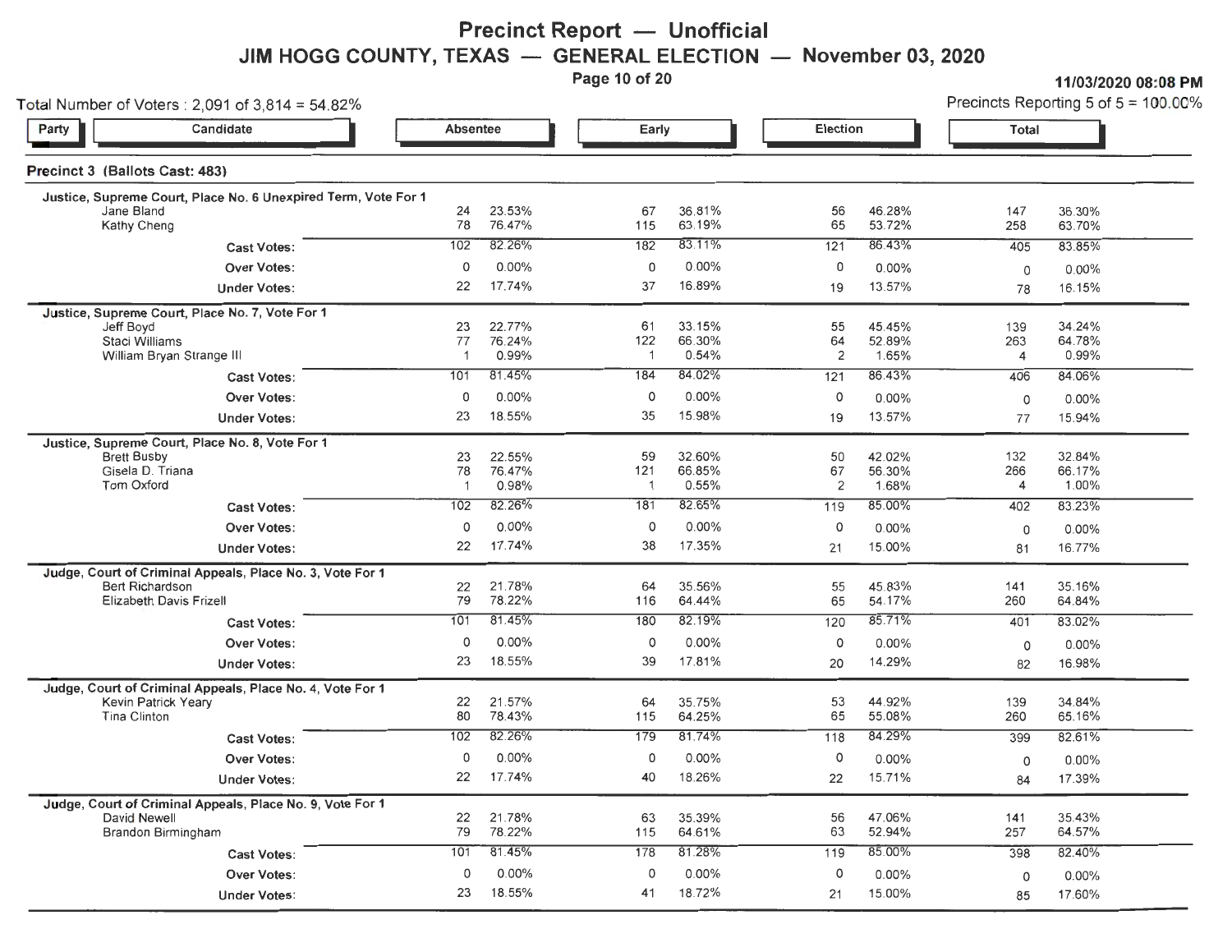# **Precinct Report - Unofficial JIM HOGG COUNTY, TEXAS — GENERAL ELECTION — November 03, 2020**<br>Page 11 of 20

**Page 11/03/2020 08:08 PM**<br>Precincts Reporting 5 of 5 = 100 00%

| Total Number of Voters : 2,091 of 3,814 = 54.82%         |             |                  |           |                  |                 |                  |             | Precincts Reporting 5 of $5 = 100.00$ |
|----------------------------------------------------------|-------------|------------------|-----------|------------------|-----------------|------------------|-------------|---------------------------------------|
| Candidate<br>Party                                       | Absentee    |                  | Early     |                  | Election        |                  | Total       |                                       |
| Precinct 3 (Ballots Cast: 483)                           |             |                  |           |                  |                 |                  |             |                                       |
| State Senator, District No. 21, Vote For 1               |             |                  |           |                  |                 |                  | 97          |                                       |
| <b>Frank Pomeroy</b><br>Judith Zaffirini                 | 18<br>90    | 16.67%<br>83.33% | 44<br>152 | 22.45%<br>77.55% | 35<br>93        | 27.34%<br>72.66% | 335         | 22.45%<br>77.55%                      |
| <b>Cast Votes:</b>                                       | 108         | 87.10%           | 196       | 89.50%           | 128             | 91.43%           | 432         | 89.44%                                |
| <b>Over Votes:</b>                                       | $\mathbf 0$ | $0.00\%$         | 0         | 0.00%            | 0               | 0.00%            | $\mathbf 0$ | 0.00%                                 |
| <b>Under Votes:</b>                                      | 16          | 12.90%           | 23        | 10.50%           | 12              | 8.57%            | 51          | 10.56%                                |
| State Representative, District No. 31, Vote For 1        |             |                  |           |                  |                 |                  |             |                                       |
| Marian Knowlton<br>Ryan Guillen                          | 14<br>99    | 12.39%<br>87.61% | 37<br>161 | 18.69%<br>81.31% | 38<br>87        | 30.40%<br>69.60% | 89<br>347   | 20.41%<br>79.59%                      |
| <b>Cast Votes:</b>                                       | 113         | 91.13%           | 198       | 90.41%           | $\frac{125}{x}$ | 89.29%           | 436         | 90.27%                                |
| <b>Over Votes:</b>                                       | 0           | 0.00%            | 0         | 0.00%            | 2               | 1.43%            | 2           | 0.41%                                 |
| <b>Under Votes:</b>                                      | 11          | 8.87%            | 21        | 9.59%            | 13              | 9.29%            | 45          | 9.32%                                 |
| Chief Justice, 4th Court of Appeals District, Vote For 1 |             |                  |           |                  |                 |                  |             |                                       |
| Renee Yanta<br>Rebeca Martinez                           | 20<br>85    | 19.05%<br>80.95% | 55<br>131 | 29.57%<br>70.43% | 39<br>85        | 31.45%<br>68.55% | 114<br>301  | 27.47%<br>72.53%                      |
| <b>Cast Votes:</b>                                       | 105         | 84.68%           | 186       | 84.93%           | 124             | 88.57%           | 415         | 85.92%                                |
| <b>Over Votes:</b>                                       | 0           | 0.00%            | 0         | 0.00%            | $\overline{2}$  | 1.43%            | 2           | 0.41%                                 |
| <b>Under Votes:</b>                                      | 19          | 15.32%           | 33        | 15.07%           | 14              | 10.00%           | 66          | 13.66%                                |
| District Attorney, 229th Judicial District, Vote For 1   |             |                  |           |                  |                 |                  |             |                                       |
| Gocha Ramirez                                            |             | 100 100.00%      | 174       | 100.00%          | 112             | 100.00%          | 386         | 100.00%                               |
| <b>Cast Votes:</b>                                       | 100         | 80.65%           | 174       | 79.45%           | $\frac{1}{112}$ | 80.00%           | 386         | 79.92%                                |
| <b>Over Votes:</b>                                       | 0           | 0.00%            | 0         | 0.00%            | 0               | 0.00%            | 0           | 0.00%                                 |
| <b>Under Votes:</b>                                      | 24          | 19.35%           | 45        | 20.55%           | 28              | 20.00%           | 97          | 20.08%                                |
| County Attorney, Vote For 1<br>Rodolfo Gutierrez         | 95          | 100.00%          | 164       | 100.00%          | 106             | 100.00%          | 365         | 100.00%                               |
| <b>Cast Votes:</b>                                       | 95          | 76.61%           | 164       | 74.89%           | 106             | 75.71%           | 365         | 75.57%                                |
| <b>Over Votes:</b>                                       | $\circ$     | $0.00\%$         | 0         | 0.00%            | 0               | $0.00\%$         | 0           | 0.00%                                 |
| <b>Under Votes:</b>                                      | 29          | 23.39%           | 55        | 25.11%           | 34              | 24.29%           | 118         | 24.43%                                |
| Sheriff, Vote For 1<br>Erasmo "Kiko" Alarcon Jr          | 95          | 100.00%          | 171       | 100.00%          | 104             | 100.00%          | 370         | 100.00%                               |
| <b>Cast Votes:</b>                                       | 95          | 76.61%           | 171       | 78.08%           | 104             | 74.29%           | 370         | 76.60%                                |
| <b>Over Votes:</b>                                       | 0           | $0.00\%$         | 0         | 0.00%            | 0               | $0.00\%$         | 0           | 0.00%                                 |
| <b>Under Votes:</b>                                      | 29          | 23.39%           | 48        | 21.92%           | 36              | 25.71%           | 113         | 23.40%                                |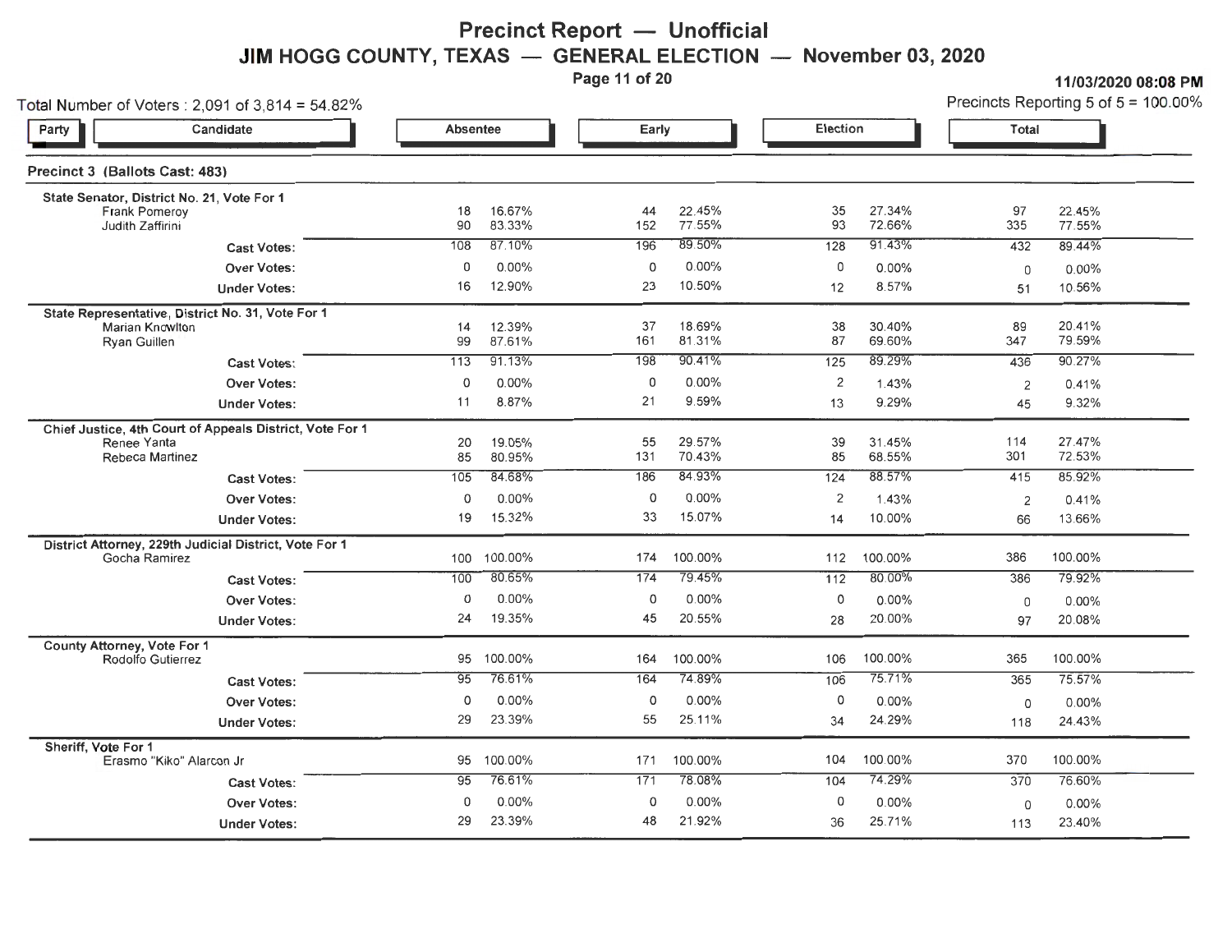# **Precinct Report - Unofficial JIM HOGG COUNTY, TEXAS — GENERAL ELECTION — November 03, 2020**<br>Page 12 of 20

| 11/03/2020 08 08 PM                     |  |
|-----------------------------------------|--|
| Precincts Reporting 5 of $5 = 100.00\%$ |  |

| Total Number of Voters: $2,091$ of $3,814 = 54.82\%$                                                    |                 |                            |                  |                            |                |                            |                   | Precincts Reporting 5 of $5 = 100.00$ |
|---------------------------------------------------------------------------------------------------------|-----------------|----------------------------|------------------|----------------------------|----------------|----------------------------|-------------------|---------------------------------------|
| Candidate<br>Party                                                                                      | <b>Absentee</b> |                            | Early            |                            | Election       |                            | Total             |                                       |
| Precinct 3 (Ballots Cast: 483)                                                                          |                 |                            |                  |                            |                |                            |                   |                                       |
| County Tax Assessor-Collector, Vote For 1<br>Norma Hinojosa                                             | 95              | 100.00%                    | 169              | 100.00%                    | 104            | 100.00%                    | 368               | 100.00%                               |
| <b>Cast Votes:</b>                                                                                      | 95              | 76.61%                     | 169              | 77.17%                     | 104            | 74.29%                     | 368               | 76.19%                                |
| <b>Over Votes:</b>                                                                                      | 0               | 0.00%                      | 0                | 0.00%                      | 0              | 0.00%                      | 0                 | 0.00%                                 |
| <b>Under Votes:</b>                                                                                     | 29              | 23.39%                     | 50               | 22.83%                     | 36             | 25.71%                     | 115               | 23.81%                                |
| County Commissioner, Precinct No. 3, Vote For 1<br>Sandalio Ruiz                                        | 91              | 100.00%                    | 164              | 100.00%                    | 106            | 100.00%                    | 361               | 100.00%                               |
| <b>Cast Votes:</b>                                                                                      | 91              | 73.39%                     | 164              | 74.89%                     | 106            | 75.71%                     | 361               | 74.74%                                |
| <b>Over Votes:</b>                                                                                      | 0               | $0.00\%$                   | 0                | 0.00%                      | 0              | 0.00%                      | 0                 | 0.00%                                 |
| <b>Under Votes:</b>                                                                                     | 33              | 26.61%                     | 55               | 25.11%                     | 34             | 24.29%                     | 122               | 25.26%                                |
| Constable, Precinct No. 3, Vote For 1<br>Rene Molina                                                    | 92              | 100.00%                    | 169              | 100.00%                    | 104            | 100.00%                    | 365               | 100.00%                               |
| <b>Cast Votes:</b>                                                                                      | 92              | 74.19%                     | 169              | 77.17%                     | 104            | 74.29%                     | 365               | 75.57%                                |
| <b>Over Votes:</b>                                                                                      | 0               | 0.00%                      | 0                | 0.00%                      | 0              | $0.00\%$                   | 0                 | $0.00\%$                              |
| <b>Under Votes:</b>                                                                                     | 32              | 25.81%                     | 50               | 22.83%                     | 36             | 25.71%                     | 118               | 24.43%                                |
| Trustee, At Large, Vote For 2<br>Ademar "AD" Garza<br>Alberto "Beto" Benavides Jr.<br>Pedro P. Lopez Jr | 77<br>47<br>49  | 44.51%<br>27.17%<br>28.32% | 145<br>101<br>93 | 42.77%<br>29.79%<br>27.43% | 78<br>51<br>47 | 44.32%<br>28.98%<br>26.70% | 300<br>199<br>189 | 43.60%<br>28.92%<br>27.47%            |
| <b>Cast Votes:</b>                                                                                      | 173             | 69.76%                     | 339              | 77.40%                     | 176            | 62.86%                     | 688               | 71.22%                                |
| <b>Over Votes:</b>                                                                                      | 0               | 0.00%                      |                  | 0.46%                      | 0              | 0.00%                      |                   | 0.21%                                 |
| <b>Under Votes:</b>                                                                                     | 75              | 30.24%                     | 97               | 22.15%                     | 104            | 37.14%                     | 276               | 28.57%                                |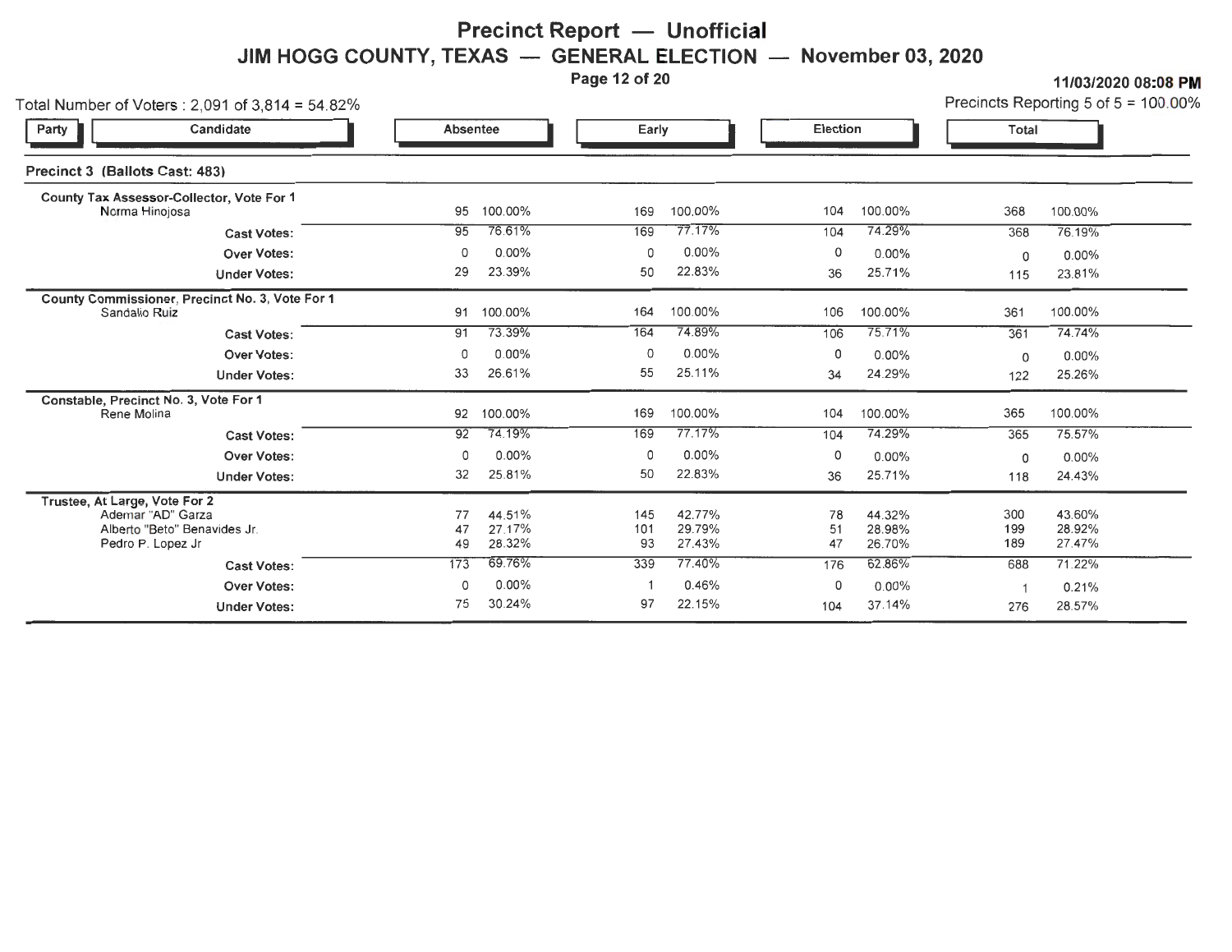## **Precinct Report - Unofficial JIM HOGG COUNTY, TEXAS — GENERAL ELECTION — November 03, 2020**<br>Page 13 of 20

11/03/2020 08:08 Precincts Reporting 5 of  $5 = 100.00\%$ 

| Total Number of Voters : 2,091 of 3,814 = 54.82%                                                                                                                                     |                                                                 |                                                         |                                                                 |                                               |                                                                 |                                              |                                                                 | Precincts Reporting 5 of 5 = 100.00%                |                                                                    |  |
|--------------------------------------------------------------------------------------------------------------------------------------------------------------------------------------|-----------------------------------------------------------------|---------------------------------------------------------|-----------------------------------------------------------------|-----------------------------------------------|-----------------------------------------------------------------|----------------------------------------------|-----------------------------------------------------------------|-----------------------------------------------------|--------------------------------------------------------------------|--|
| Candidate<br>Party                                                                                                                                                                   |                                                                 | <b>Absentee</b>                                         |                                                                 | Early                                         |                                                                 | Election                                     |                                                                 | Total                                               |                                                                    |  |
| Precinct 4 (Ballots Cast: 504)                                                                                                                                                       |                                                                 |                                                         |                                                                 |                                               |                                                                 |                                              |                                                                 |                                                     |                                                                    |  |
| President and Vice President, Vote For 1<br>Donald J. Trump Michael R. Pence<br>Joseph R. Biden Kamala D. Harris<br>Jo Jorgensen Jeremy "Spike" Cohen<br>Howie Hawkins Angela Walker |                                                                 | 22<br>96<br>$\mathbf 0$<br>$\circ$                      | 18.64%<br>81.36%<br>$0.00\%$<br>0.00%                           | 105<br>131<br>$\overline{1}$<br>0             | 44.30%<br>55.27%<br>0.42%<br>0.00%                              | 67<br>66<br>2<br>0                           | 49.63%<br>48.89%<br>1.48%<br>0.00%                              | 194<br>293<br>3<br>0                                | 39.59%<br>59.80%<br>0.61%<br>$0.00\%$                              |  |
|                                                                                                                                                                                      | <b>Cast Votes:</b><br><b>Over Votes:</b><br><b>Under Votes:</b> | 118<br>$\overline{1}$<br>$\overline{4}$                 | 95.93%<br>0.81%<br>3.25%                                        | 237<br>0<br>6                                 | 97.53%<br>$0.00\%$<br>2.47%                                     | 135<br>0<br>3                                | 97.83%<br>$0.00\%$<br>2.17%                                     | 490<br>$\mathbf{1}$<br>13                           | 97.22%<br>0.20%<br>2.58%                                           |  |
| United States Senator, Vote For 1<br>John Cornyn<br>Mary "MJ" Hegar<br>Kerry Douglas McKennon<br>David B. Collins                                                                    | <b>Cast Votes:</b><br>Over Votes:<br><b>Under Votes:</b>        | 17<br>88<br>$\overline{1}$<br>2<br>108<br>$\circ$<br>15 | 15.74%<br>81.48%<br>0.93%<br>1.85%<br>87.80%<br>0.00%<br>12.20% | 85<br>124<br>2<br>2<br>213<br>0<br>30         | 39.91%<br>58.22%<br>0.94%<br>0.94%<br>87.65%<br>0.00%<br>12.35% | 42<br>66<br>4<br>3<br>115<br>0<br>23         | 36.52%<br>57.39%<br>3.48%<br>2.61%<br>83.33%<br>0.00%<br>16.67% | 144<br>278<br>7<br>$\overline{7}$<br>436<br>0<br>68 | 33.03%<br>63.76%<br>1.61%<br>1.61%<br>86.51%<br>$0.00\%$<br>13.49% |  |
| United States Representative, District No. 15, Vote For 1<br>Monica De La Cruz-Hernandez<br>Vicente Gonzalez<br>Ross Lynn Leone                                                      | <b>Cast Votes:</b><br><b>Over Votes:</b>                        | 11<br>105<br>0<br>116<br>0                              | 9.48%<br>90.52%<br>0.00%<br>94.31%<br>0.00%                     | 68<br>144<br>$\overline{4}$<br>216<br>$\circ$ | 31.48%<br>66.67%<br>1.85%<br>88.89%<br>$0.00\%$                 | 31<br>89<br>3<br>123<br>0                    | 25.20%<br>72.36%<br>2.44%<br>89.13%<br>0.00%                    | 110<br>338<br>$\overline{7}$<br>455<br>0            | 24.18%<br>74.29%<br>1.54%<br>90.28%<br>$0.00\%$                    |  |
| Railroad Commissioner, Vote For 1<br>James "Jim" Wright<br>Chrysta Castañeda<br><b>Matt Sterett</b><br>Katija "Kat" Gruene                                                           | <b>Under Votes:</b><br><b>Cast Votes:</b>                       | $\overline{7}$<br>14<br>92<br>0<br>0<br>106             | 5.69%<br>13.21%<br>86.79%<br>0.00%<br>0.00%<br>86.18%           | 27<br>70<br>121<br>3<br>4<br>198              | 11.11%<br>35.35%<br>61.11%<br>1.52%<br>2.02%<br>81.48%          | 15<br>34<br>70<br>$\overline{1}$<br>3<br>108 | 10.87%<br>31.48%<br>64.81%<br>0.93%<br>2.78%<br>78.26%          | 49<br>118<br>283<br>4<br>$\overline{7}$<br>412      | 9.72%<br>28.64%<br>68.69%<br>0.97%<br>1.70%<br>81.75%              |  |
|                                                                                                                                                                                      | <b>Over Votes:</b><br><b>Under Votes:</b>                       | 0<br>17                                                 | 0.00%<br>13.82%                                                 | $\mathsf{O}$<br>45                            | 0.00%<br>18.52%                                                 | $\mathsf 0$<br>30                            | $0.00\%$<br>21.74%                                              | $\mathbf 0$<br>92                                   | $0.00\%$<br>18.25%                                                 |  |
| Chief Justice, Supreme Court, Vote For 1<br>Nathan Hecht<br>Amy Clark Meachum<br>Mark Ash                                                                                            |                                                                 | 14<br>90<br>0<br>104                                    | 13.46%<br>86.54%<br>0.00%<br>84.55%                             | 73<br>125<br>3<br>201                         | 36.32%<br>62.19%<br>1.49%<br>82.72%                             | 37<br>64<br>5<br>106                         | 34.91%<br>60.38%<br>4.72%<br>76.81%                             | 124<br>279<br>8<br>411                              | 30.17%<br>67.88%<br>1.95%<br>81.55%                                |  |
|                                                                                                                                                                                      | <b>Cast Votes:</b><br><b>Over Votes:</b><br><b>Under Votes:</b> | 0<br>19                                                 | 0.00%<br>15.45%                                                 | $\mathsf{O}$<br>42                            | 0.00%<br>17.28%                                                 | 0<br>32                                      | 0.00%<br>23.19%                                                 | $\mathsf{O}$<br>93                                  | $0.00\%$<br>18.45%                                                 |  |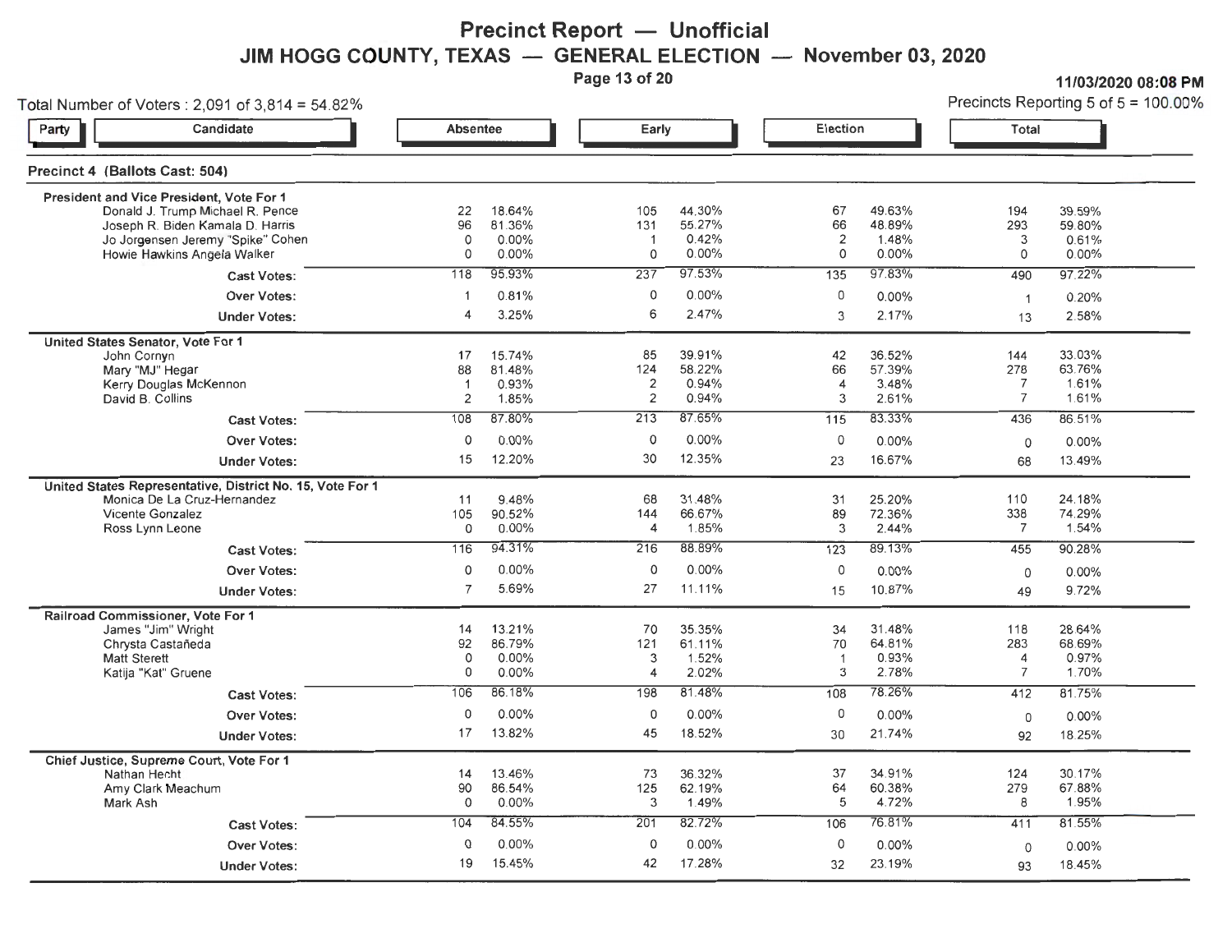## **Precinct Report - Unofficial JIM HOGG COUNTY, TEXAS — GENERAL ELECTION — November 03, 2020**<br>Page 14 of 20

11/03/2020 08:08 PM

| Total Number of Voters: 2,091 of 3,814 = 54.82%                |                      |                  |           |                  |                     | Precincts Reporting 5 of $5 = 100.00\%$ |                |                    |
|----------------------------------------------------------------|----------------------|------------------|-----------|------------------|---------------------|-----------------------------------------|----------------|--------------------|
| Candidate<br>Party                                             | Absentee             |                  | Early     |                  | <b>Election</b>     |                                         | Total          |                    |
| Precinct 4 (Ballots Cast: 504)                                 |                      |                  |           |                  |                     |                                         |                |                    |
| Justice, Supreme Court, Place No. 6 Unexpired Term, Vote For 1 |                      |                  |           |                  |                     |                                         |                |                    |
| Jane Bland<br><b>Kathy Cheng</b>                               | 15<br>89             | 14.42%<br>85.58% | 74<br>121 | 37.95%<br>62.05% | 39<br>65            | 37.50%<br>62.50%                        | 128<br>275     | 31.76%<br>68.24%   |
| <b>Cast Votes:</b>                                             | 104                  | 84.55%           | 195       | 80.25%           | 104                 | 75.36%                                  | 403            | 79.96%             |
| Over Votes:                                                    | $\mathbf 0$          | 0.00%            | 0         | 0.00%            | $\circ$             | $0.00\%$                                |                |                    |
| <b>Under Votes:</b>                                            | 19                   | 15.45%           | 48        | 19.75%           | 34                  | 24.64%                                  | 0<br>101       | $0.00\%$<br>20.04% |
|                                                                |                      |                  |           |                  |                     |                                         |                |                    |
| Justice, Supreme Court, Place No. 7, Vote For 1<br>Jeff Boyd   | 14                   | 13.59%           | 72        | 36.36%           | 38                  | 36.19%                                  | 124            | 30.54%             |
| Staci Williams                                                 | 89                   | 86.41%           | 120       | 60.61%           | 61                  | 58.10%                                  | 270            | 66.50%             |
| William Bryan Strange III                                      | $\circ$              | 0.00%            | 6         | 3.03%            | 6                   | 5.71%                                   | 12             | 2.96%              |
| <b>Cast Votes:</b>                                             | 103                  | 83.74%           | 198       | 81.48%           | 105                 | 76.09%                                  | 406            | 80.56%             |
| Over Votes:                                                    | -1                   | 0.81%            | $\circ$   | 0.00%            | $\mathsf{O}\xspace$ | $0.00\%$                                | $\overline{1}$ | 0.20%              |
| <b>Under Votes:</b>                                            | 19                   | 15.45%           | 45        | 18.52%           | 33                  | 23.91%                                  | 97             | 19.25%             |
| Justice, Supreme Court, Place No. 8, Vote For 1                |                      |                  |           |                  |                     |                                         |                |                    |
| <b>Brett Busby</b>                                             | 11                   | 10.89%           | 74        | 37.95%           | 30                  | 29.13%                                  | 115            | 28.82%             |
| Gisela D. Triana<br><b>Tom Oxford</b>                          | 89<br>$\overline{1}$ | 88.12%<br>0.99%  | 118<br>3  | 60.51%<br>1.54%  | 67<br>6             | 65.05%<br>5.83%                         | 274<br>10      | 68.67%<br>2.51%    |
| <b>Cast Votes:</b>                                             | 101                  | 82.11%           | 195       | 80.25%           | 103                 | 74.64%                                  | 399            | 79.17%             |
| <b>Over Votes:</b>                                             | $\circ$              | 0.00%            | 0         | $0.00\%$         | 0                   | $0.00\%$                                | $\circ$        | 0.00%              |
| <b>Under Votes:</b>                                            | 22                   | 17.89%           | 48        | 19.75%           | 35                  | 25.36%                                  | 105            | 20.83%             |
| Judge, Court of Criminal Appeals, Place No. 3, Vote For 1      |                      |                  |           |                  |                     |                                         |                |                    |
| <b>Bert Richardson</b>                                         | 15                   | 14.85%           | 70        | 36.46%           | 42                  | 40.38%                                  | 127            | 31.99%             |
| Elizabeth Davis Frizell                                        | 86                   | 85.15%           | 122       | 63.54%           | 62                  | 59.62%                                  | 270            | 68.01%             |
| <b>Cast Votes:</b>                                             | 101                  | 82.11%           | 192       | 79.01%           | 104                 | 75.36%                                  | 397            | 78.77%             |
| <b>Over Votes:</b>                                             | $\circ$              | 0.00%            | $\circ$   | 0.00%            | 0                   | 0.00%                                   | $\circ$        | 0.00%              |
| <b>Under Votes:</b>                                            | 22                   | 17.89%           | 51        | 20.99%           | 34                  | 24.64%                                  | 107            | 21.23%             |
| Judge, Court of Criminal Appeals, Place No. 4, Vote For 1      |                      |                  |           |                  |                     |                                         |                |                    |
| Kevin Patrick Yeary                                            | 15                   | 14.85%           | 74        | 38.74%           | 39                  | 37.14%                                  | 128            | 32.24%             |
| Tina Clinton                                                   | 86                   | 85.15%           | 117       | 61.26%           | 66                  | 62.86%                                  | 269            | 67.76%             |
| <b>Cast Votes:</b>                                             | 101                  | 82.11%           | 191       | 78.60%           | 105                 | 76.09%                                  | 397            | 78.77%             |
| Over Votes:                                                    | $\circ$              | 0.00%            | $\circ$   | $0.00\%$         | $\circ$             | $0.00\%$                                | $\circ$        | 0.00%              |
| <b>Under Votes:</b>                                            | 22                   | 17.89%           | 52        | 21.40%           | 33                  | 23.91%                                  | 107            | 21.23%             |
| Judge, Court of Criminal Appeals, Place No. 9, Vote For 1      |                      |                  |           |                  |                     |                                         |                |                    |
| David Newell<br>Brandon Birmingham                             | 15<br>87             | 14.71%<br>85.29% | 67<br>125 | 34.90%<br>65.10% | 40<br>63            | 38.83%<br>61.17%                        | 122<br>275     | 30.73%<br>69.27%   |
| <b>Cast Votes:</b>                                             | 102                  | 82.93%           | 192       | 79.01%           | 103                 | 74.64%                                  | 397            | 78.77%             |
| <b>Over Votes:</b>                                             | 0                    | 0.00%            | 0         | 0.00%            | 0                   | 0.00%                                   |                |                    |
|                                                                | 21                   | 17.07%           | 51        | 20.99%           |                     | 25.36%                                  | $\mathbf 0$    | $0.00\%$           |
| <b>Under Votes:</b>                                            |                      |                  |           |                  | 35                  |                                         | 107            | 21.23%             |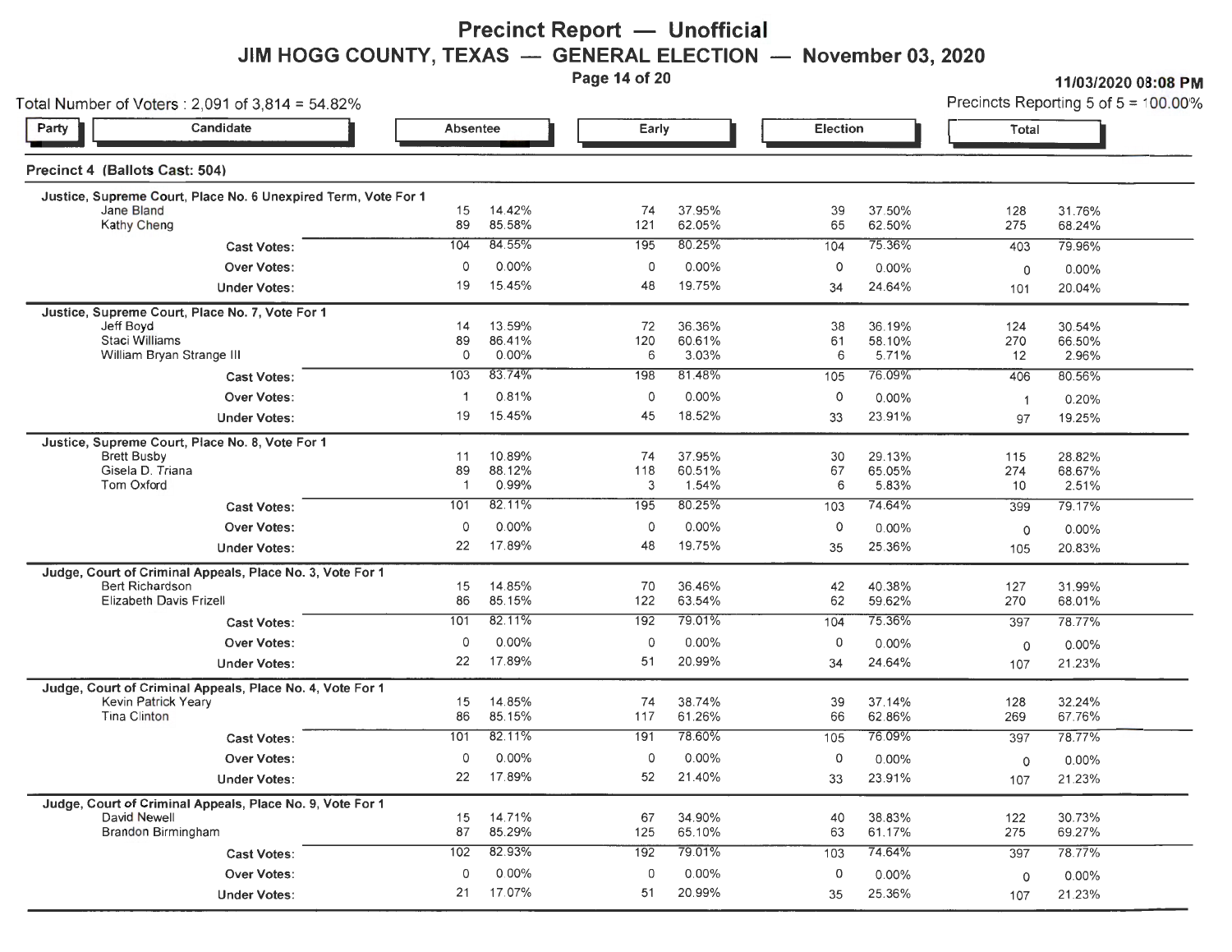## **Precinct Report — Unofficial JIM HOGG COUNTY, TEXAS — GENERAL ELECTION — November 03, 2020**<br>Page 15 of 20

**11/03/2020 08:08 PM**<br>Precincts Reporting 5 of 5 = 100 00%

| Total Number of Voters : 2,091 of 3,814 = 54.82%                                           |                           |                   | Early             |                    | <b>Election</b>  |                    | Precincts Reporting 5 of $5 = 100.00$ % |                    |
|--------------------------------------------------------------------------------------------|---------------------------|-------------------|-------------------|--------------------|------------------|--------------------|-----------------------------------------|--------------------|
| Candidate<br>Party                                                                         | <b>Absentee</b>           |                   |                   |                    |                  |                    |                                         |                    |
| Precinct 4 (Ballots Cast: 504)                                                             |                           |                   |                   |                    |                  |                    |                                         |                    |
| State Senator, District No. 21, Vote For 1<br><b>Frank Pomeroy</b><br>Judith Zaffirini     | 11<br>105                 | 9.48%<br>90.52%   | 55<br>159         | 25.70%<br>74.30%   | 29<br>94         | 23.58%<br>76.42%   | 95<br>358                               | 20.97%<br>79.03%   |
| <b>Cast Votes:</b>                                                                         | 116                       | 94.31%            | 214               | 88.07%             | 123              | 89.13%             | 453                                     | 89.88%             |
| <b>Over Votes:</b><br><b>Under Votes:</b>                                                  | $\circ$<br>$\overline{7}$ | $0.00\%$<br>5.69% | $\mathbf 0$<br>29 | $0.00\%$<br>11.93% | 0<br>15          | $0.00\%$<br>10.87% | $\circ$<br>51                           | $0.00\%$<br>10.12% |
| State Representative, District No. 31, Vote For 1<br>Marian Knowlton<br>Ryan Guillen       | 8<br>108                  | 6.90%<br>93.10%   | 48<br>161         | 22.97%<br>77.03%   | 25<br>100        | 20.00%<br>80.00%   | 81<br>369                               | 18.00%<br>82.00%   |
| <b>Cast Votes:</b>                                                                         | 116                       | 94.31%            | 209               | 86.01%             | $\overline{125}$ | 90.58%             | 450                                     | 89.29%             |
| <b>Over Votes:</b><br><b>Under Votes:</b>                                                  | 0<br>$\overline{7}$       | 0.00%<br>5.69%    | 0<br>34           | $0.00\%$<br>13.99% | 0<br>13          | 0.00%<br>9.42%     | 0<br>54                                 | $0.00\%$<br>10.71% |
| Chief Justice, 4th Court of Appeals District, Vote For 1<br>Renee Yanta<br>Rebeca Martinez | 15<br>89                  | 14.42%<br>85.58%  | 56<br>145         | 27.86%<br>72.14%   | 28<br>78         | 26.42%<br>73.58%   | 99<br>312                               | 24.09%<br>75.91%   |
| <b>Cast Votes:</b>                                                                         | 104                       | 84.55%            | 201               | 82.72%             | 106              | 76.81%             | 411                                     | 81.55%             |
| Over Votes:                                                                                | $\overline{1}$            | 0.81%             | 0                 | $0.00\%$           | 0                | 0.00%              | $\overline{1}$                          | 0.20%              |
| <b>Under Votes:</b>                                                                        | 18                        | 14.63%            | 42                | 17.28%             | 32               | 23.19%             | 92                                      | 18.25%             |
| District Attorney, 229th Judicial District, Vote For 1<br>Gocha Ramirez                    | 94                        | 100.00%           | 177               | 100.00%            | 104              | 100.00%            | 375                                     | 100.00%            |
| <b>Cast Votes:</b>                                                                         | 94                        | 76.42%            | 177               | 72.84%             | 104              | 75.36%             | 375                                     | 74.40%             |
| <b>Over Votes:</b><br><b>Under Votes:</b>                                                  | 0<br>29                   | 0.00%<br>23.58%   | 0<br>66           | 0.00%<br>27.16%    | 0<br>34          | 0.00%<br>24.64%    | 0<br>129                                | $0.00\%$<br>25.60% |
| County Attorney, Vote For 1<br>Rodolfo Gutierrez                                           | 95                        | 100.00%           | 176               | 100.00%            | 94               | 100.00%            | 365                                     | 100.00%            |
| <b>Cast Votes:</b>                                                                         | 95                        | 77.24%            | 176               | 72.43%             | 94               | 68.12%             | 365                                     | 72.42%             |
| Over Votes:                                                                                | $\overline{0}$            | $0.00\%$          | 0                 | $0.00\%$           | 0                | 0.00%              | $\mathsf{O}$                            | $0.00\%$           |
| <b>Under Votes:</b>                                                                        | 28                        | 22.76%            | 67                | 27.57%             | 44               | 31.88%             | 139                                     | 27.58%             |
| Sheriff, Vote For 1<br>Erasmo "Kiko" Alarcon Jr                                            | 99                        | 100.00%           | 181               | 100.00%            | 97               | 100.00%            | 377                                     | 100.00%            |
| <b>Cast Votes:</b>                                                                         | 99                        | 80.49%            | 181               | 74.49%             | 97               | 70.29%             | 377                                     | 74.80%             |
| <b>Over Votes:</b>                                                                         | $\circ$                   | 0.00%             | 0                 | $0.00\%$           | 0                | $0.00\%$           | 0                                       | $0.00\%$           |
| <b>Under Votes:</b>                                                                        | 24                        | 19.51%            | 62                | 25.51%             | 41               | 29.71%             | 127                                     | 25.20%             |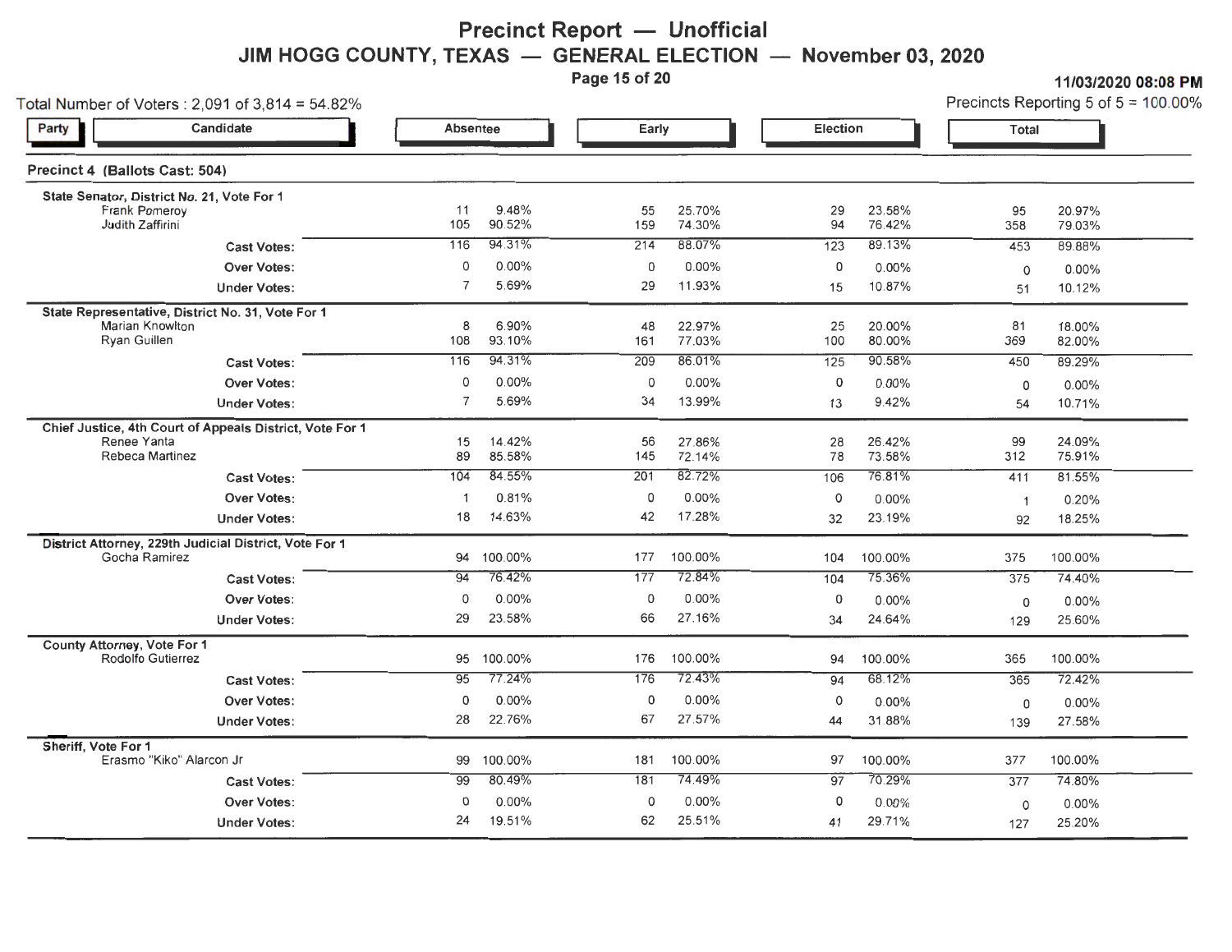#### **Precinct Report - Unofficial JIM HOGG COUNTY, TEXAS GENERAL ELECTION November** 03, **2020**

Page 16 of 20

11/03/2020 08:08PM

| Precincts Reporting 5 of $5 = 100.00\%$ |  |  |  |  |
|-----------------------------------------|--|--|--|--|
|-----------------------------------------|--|--|--|--|

| Total Number of Voters : 2,091 of 3,814 = 54.82%                                                        |                 |                            |                  |                            |                |                            |                   | Precincts Reporting 5 of $5 = 100.00\%$ |
|---------------------------------------------------------------------------------------------------------|-----------------|----------------------------|------------------|----------------------------|----------------|----------------------------|-------------------|-----------------------------------------|
| Candidate<br>Party                                                                                      | <b>Absentee</b> |                            | Early            |                            | Election       |                            | <b>Total</b>      |                                         |
| Precinct 4 (Ballots Cast: 504)                                                                          |                 |                            |                  |                            |                |                            |                   |                                         |
| County Tax Assessor-Collector, Vote For 1<br>Norma Hinojosa                                             | 93              | 100.00%                    | 180              | 100.00%                    | 94             | 100.00%                    | 367               | 100.00%                                 |
| <b>Cast Votes:</b>                                                                                      | 93              | 75.61%                     | 180              | 74.07%                     | 94             | 68.12%                     | 367               | 72.82%                                  |
| <b>Over Votes:</b>                                                                                      | 0               | $0.00\%$                   | 0                | $0.00\%$                   | 0              | $0.00\%$                   | 0                 | 0.00%                                   |
| <b>Under Votes:</b>                                                                                     | 30              | 24.39%                     | 63               | 25.93%                     | 44             | 31.88%                     | 137               | 27.18%                                  |
| Constable, Precinct No. 4, Vote For 1<br>Armando A. Garza                                               | 91              | 100.00%                    | 190              | 100.00%                    | 100            | 100.00%                    | 381               | 100.00%                                 |
| <b>Cast Votes:</b>                                                                                      | 91              | 73.98%                     | 190              | 78.19%                     | 100            | 72.46%                     | 381               | 75.60%                                  |
| <b>Over Votes:</b>                                                                                      | 0               | $0.00\%$                   | 0                | $0.00\%$                   | 0              | $0.00\%$                   | 0                 | $0.00\%$                                |
| <b>Under Votes:</b>                                                                                     | 32              | 26.02%                     | 53               | 21.81%                     | 38             | 27.54%                     | 123               | 24.40%                                  |
| Trustee, At Large, Vote For 2<br>Ademar "AD" Garza<br>Alberto "Beto" Benavides Jr.<br>Pedro P. Lopez Jr | 85<br>54<br>27  | 51.20%<br>32.53%<br>16.27% | 157<br>98<br>107 | 43.37%<br>27.07%<br>29.56% | 83<br>66<br>68 | 38.25%<br>30.41%<br>31.34% | 325<br>218<br>202 | 43.62%<br>29.26%<br>27.11%              |
| <b>Cast Votes:</b>                                                                                      | 166             | 67.48%                     | 362              | 74.49%                     | 217            | 78.62%                     | 745               | 73.91%                                  |
| Over Votes:                                                                                             | 0               | 0.00%                      | 0                | $0.00\%$                   | 0              | $0.00\%$                   | 0                 | $0.00\%$                                |
| <b>Under Votes:</b>                                                                                     | 80              | 32.52%                     | 124              | 25.51%                     | 59             | 21.38%                     | 263               | 26.09%                                  |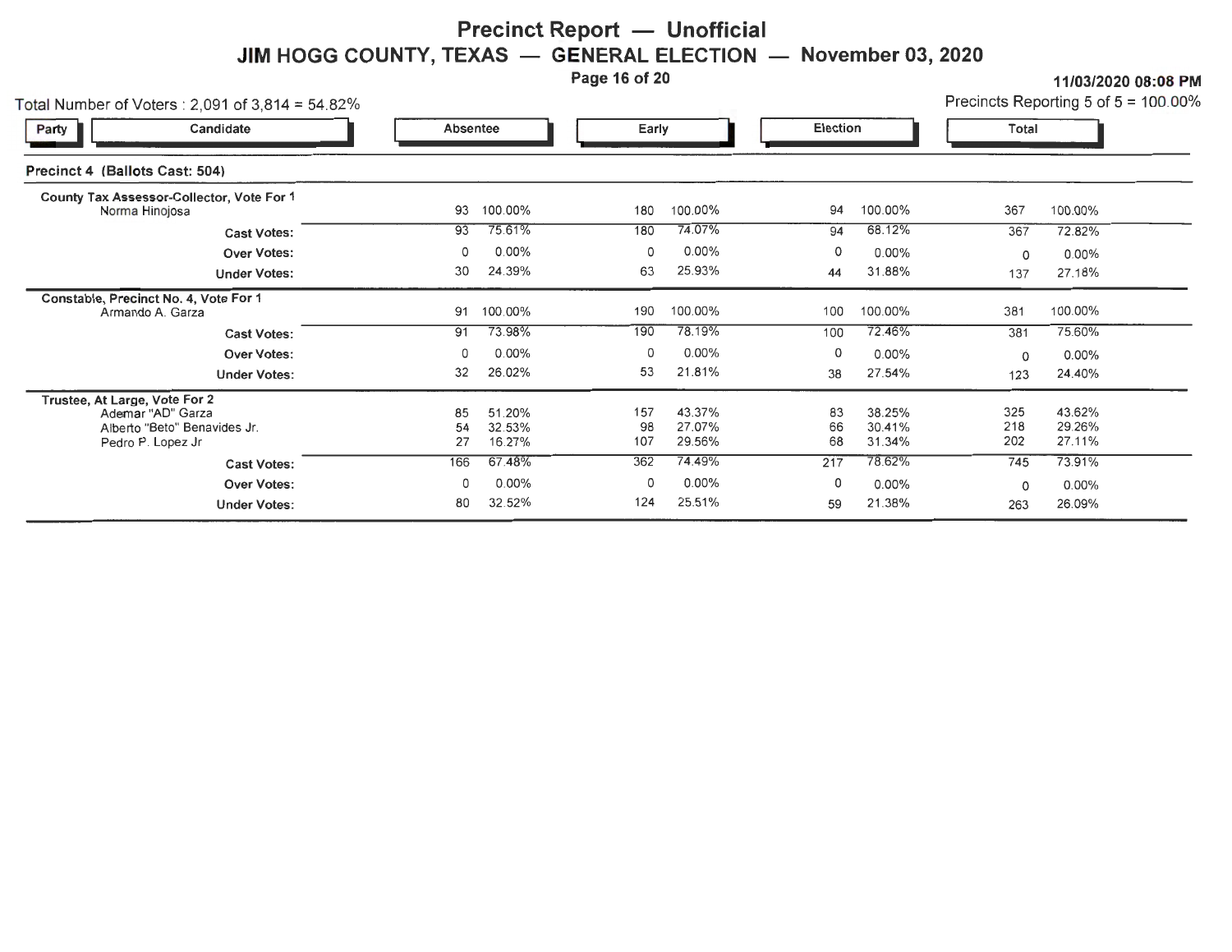## **Precinct Report - Unofficial JIM HOGG COUNTY, TEXAS — GENERAL ELECTION — November 03, 2020**<br>Page 17 of 20

**Page 17/03/2020 08:08 PM**<br>Precincts Reporting 5 of 5 = 100.00%

| Total Number of Voters: 2,091 of 3,814 = 54.82%                                                                                                                                                           |                                                                                                                 |                                                                                                    |                                                                                                                       | Precincts Reporting 5 of $5 = 100.00$ ?                                                                                  |  |  |
|-----------------------------------------------------------------------------------------------------------------------------------------------------------------------------------------------------------|-----------------------------------------------------------------------------------------------------------------|----------------------------------------------------------------------------------------------------|-----------------------------------------------------------------------------------------------------------------------|--------------------------------------------------------------------------------------------------------------------------|--|--|
| Candidate<br>Party                                                                                                                                                                                        | Absentee                                                                                                        | Early                                                                                              | Election                                                                                                              | Total                                                                                                                    |  |  |
| Precinct 5 (Ballots Cast: 11)                                                                                                                                                                             |                                                                                                                 |                                                                                                    |                                                                                                                       |                                                                                                                          |  |  |
| President and Vice President, Vote For 1<br>Donald J Trump Michael R. Pence<br>Joseph R. Biden Kamala D. Harris<br>Jo Jorgensen Jeremy "Spike" Cohen<br>Howie Hawkins Angela Walker<br><b>Cast Votes:</b> | 0<br>0.00%<br>3<br>100.00%<br>0.00%<br>0<br>0.00%<br>0<br>100.00%<br>3                                          | 66.67%<br>4<br>2<br>33.33%<br>0<br>0.00%<br>0.00%<br>0<br>100.00%<br>$\overline{6}$                | 0<br>0.00%<br>2<br>100.00%<br>0<br>0.00%<br>0<br>0.00%<br>100.00%<br>2                                                | 36.36%<br>4<br>$\overline{7}$<br>63.64%<br>0<br>0.00%<br>0<br>0.00%<br>100.00%<br>11                                     |  |  |
| <b>Over Votes:</b><br><b>Under Votes:</b>                                                                                                                                                                 | $0.00\%$<br>0<br>0<br>0.00%                                                                                     | 0<br>$0.00\%$<br>0<br>$0.00\%$                                                                     | 0<br>0.00%<br>0.00%<br>$\mathbf 0$                                                                                    | 0.00%<br>$\mathsf O$<br>0.00%<br>0                                                                                       |  |  |
| United States Senator, Vote For 1<br>John Cornyn<br>Mary "MJ" Hegar<br>Kerry Douglas McKennon<br>David B. Collins<br><b>Cast Votes:</b><br><b>Over Votes:</b><br><b>Under Votes:</b>                      | 0.00%<br>0<br>2<br>66.67%<br>33.33%<br>$\mathbf 1$<br>0.00%<br>0<br>100.00%<br>3<br>0.00%<br>0<br>0<br>$0.00\%$ | 66.67%<br>4<br>2<br>33.33%<br>0<br>0.00%<br>0<br>0.00%<br>100.00%<br>6<br>0<br>0.00%<br>0<br>0.00% | 0<br>0.00%<br>50.00%<br>1<br>50.00%<br>1<br>0<br>0.00%<br>100.00%<br>$\overline{2}$<br>0<br>0.00%<br>0.00%<br>$\circ$ | 36.36%<br>4<br>45.45%<br>5<br>2<br>18.18%<br>0<br>0.00%<br>100.00%<br>11<br>0.00%<br>$\mathsf O$<br>0.00%<br>$\mathbf 0$ |  |  |
| United States Representative, District No. 15, Vote For 1<br>Monica De La Cruz-Hernandez<br>Vicente Gonzalez<br>Ross Lynn Leone<br><b>Cast Votes:</b>                                                     | 0.00%<br>0<br>100.00%<br>3<br>0.00%<br>0<br>100.00%<br>3                                                        | 66.67%<br>4<br>2<br>33.33%<br>0<br>0.00%<br>100.00%<br>$\overline{6}$                              | 0<br>0.00%<br>2<br>100.00%<br>0<br>0.00%<br>100.00%<br>$\overline{2}$                                                 | 36.36%<br>4<br>$\overline{7}$<br>63.64%<br>0.00%<br>0<br>100.00%<br>11                                                   |  |  |
| <b>Over Votes:</b><br><b>Under Votes:</b>                                                                                                                                                                 | 0.00%<br>0<br>0<br>0.00%                                                                                        | 0<br>0.00%<br>0<br>0.00%                                                                           | 0<br>0.00%<br>0.00%<br>$\mathbf 0$                                                                                    | 0.00%<br>0<br>0.00%<br>0                                                                                                 |  |  |
| Railroad Commissioner, Vote For 1<br>James "Jim' Wright<br>Chrysta Castañeda<br>Matt Ste ett<br>Katija "Kat" Gruene<br><b>Cast Votes:</b>                                                                 | 0<br>0.00%<br>100.00%<br>3<br>0.00%<br>$\Omega$<br>0.00%<br>0<br>100.00%<br>$\overline{3}$                      | 66.67%<br>4<br>$\overline{\mathbf{c}}$<br>33.33%<br>0<br>0.00%<br>0<br>0.00%<br>100.00%<br>6       | 0<br>0.00%<br>2<br>100.00%<br>0<br>0.00%<br>0.00%<br>0<br>100.00%<br>$\overline{2}$                                   | 36.36%<br>4<br>63.64%<br>7<br>0.00%<br>0<br>0<br>0.00%<br>100.00%<br>11                                                  |  |  |
| <b>Over Votes:</b><br><b>Under Votes:</b>                                                                                                                                                                 | $0.00\%$<br>0<br>$0.00\%$<br>0                                                                                  | 0<br>0.00%<br>0<br>$0.00\%$                                                                        | 0<br>0.00%<br>$0.00\%$<br>$\Omega$                                                                                    | 0.00%<br>0<br>0.00%<br>$\mathbf 0$                                                                                       |  |  |
| Chief Justice, Supreme Court, Vote For 1<br>Nathan Hecht<br>Amy Clark Meachum<br>Mark Ash                                                                                                                 | 0<br>$0.00\%$<br>3<br>100.00%<br>0<br>$0.00\%$                                                                  | 66.67%<br>$\overline{4}$<br>$\overline{2}$<br>33.33%<br>0<br>0.00%                                 | 0<br>$0.00\%$<br>50.00%<br>1<br>1<br>50.00%                                                                           | 36.36%<br>4<br>6<br>54.55%<br>9.09%<br>$\mathbf{1}$                                                                      |  |  |
| <b>Cast Votes:</b><br><b>Over Votes:</b><br><b>Under Votes:</b>                                                                                                                                           | 3 100.00%<br>$0.00\%$<br>0<br>$0.00\%$<br>$\Omega$                                                              | 100.00%<br>6<br>0<br>0.00%<br>0.00%<br>$\Omega$                                                    | 100.00%<br>2<br>0<br>$0.00\%$<br>$0.00\%$<br>$\Omega$                                                                 | 100.00%<br>11<br>0.00%<br>0<br>$0.00\%$<br>0                                                                             |  |  |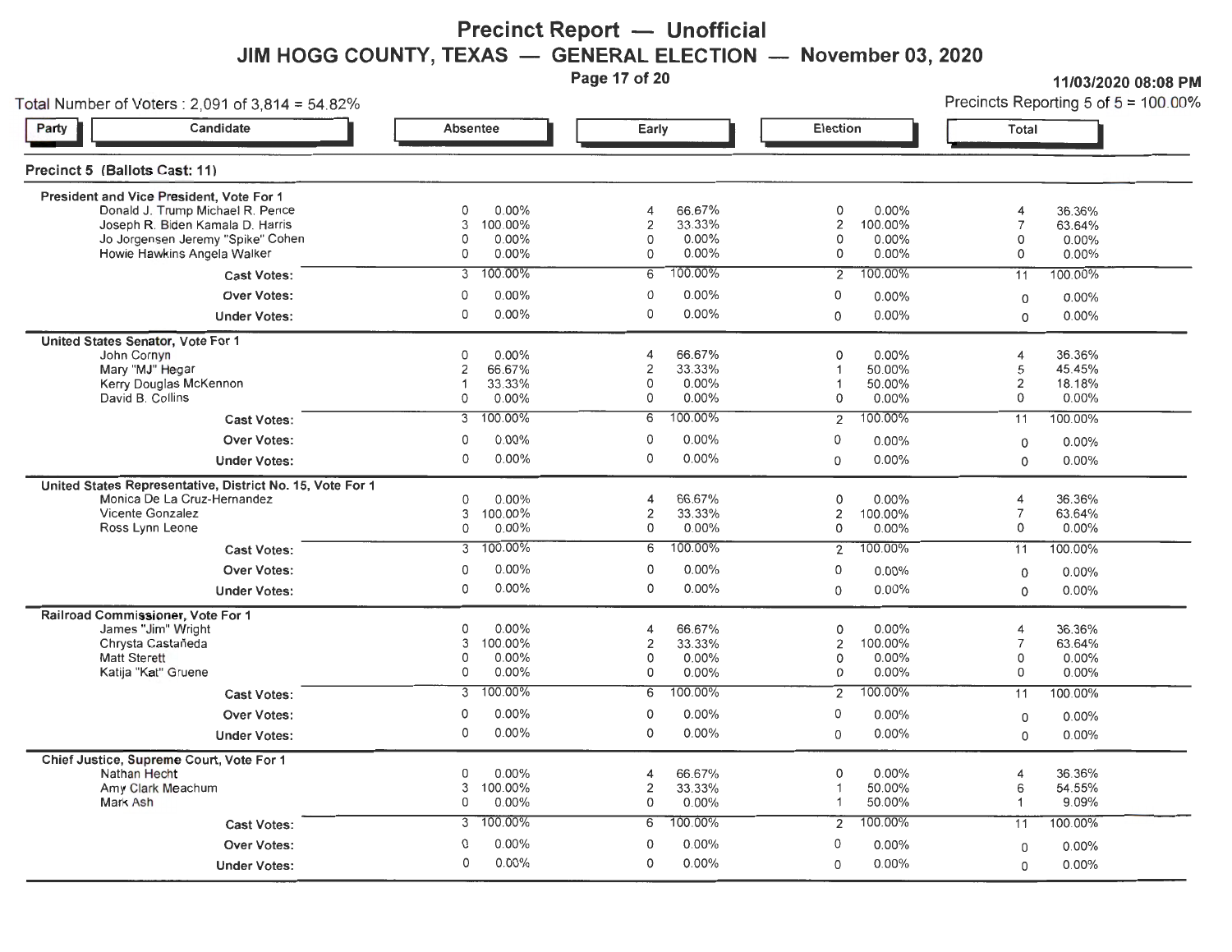### **Precinct Report - Unofficial JIM HOGG COUNTY, TEXAS – GENERAL ELECTION – November 03, 2020**<br>Page 18 of 20

**Page 11/03/2020 08:08 Precincts Reporting 5 of 5 = 100 00%** 

| Total Number of Voters: $2,091$ of $3,814 = 54.82\%$                                                           |                                                           |                                                          |                                                   | Precincts Reporting 5 of $5 = 100.00$ %             |  |  |
|----------------------------------------------------------------------------------------------------------------|-----------------------------------------------------------|----------------------------------------------------------|---------------------------------------------------|-----------------------------------------------------|--|--|
| Candidate<br>Party                                                                                             | Absentee                                                  | Early                                                    | Election                                          | Total                                               |  |  |
| Precinct 5 (Ballots Cast: 11)                                                                                  |                                                           |                                                          |                                                   |                                                     |  |  |
| Justice, Supreme Court, Place No. 6 Unexpired Term, Vote For 1<br>Jane Bland<br>Kathy Cheng                    | 0.00%<br>0<br>3<br>100.00%                                | 66.67%<br>4<br>2<br>33.33%                               | 0.00%<br>0<br>2<br>100.00%                        | 36.36%<br>4<br>$\overline{7}$<br>63.64%             |  |  |
| <b>Cast Votes:</b>                                                                                             | 100.00%                                                   | 100.00%                                                  | 100.00%                                           | 100.00%                                             |  |  |
|                                                                                                                | 3                                                         | 6                                                        | 2                                                 | 11                                                  |  |  |
| <b>Over Votes:</b>                                                                                             | 0.00%                                                     | $0.00\%$                                                 | 0                                                 | $0.00\%$                                            |  |  |
|                                                                                                                | 0                                                         | 0                                                        | $0.00\%$                                          | 0                                                   |  |  |
| <b>Under Votes:</b>                                                                                            | $0.00\%$                                                  | 0                                                        | 0.00%                                             | $0.00\%$                                            |  |  |
|                                                                                                                | $\Omega$                                                  | 0.00%                                                    | 0                                                 | 0                                                   |  |  |
| Justice, Supreme Court, Place No. 7, Vote For 1<br>Jeff Boyd<br>Staci Williams<br>William Bryan Strange III    | $0.00\%$<br>0<br>3<br>100.00%<br>0.00%<br>0               | 66.67%<br>4<br>33.33%<br>2<br>0.00%<br>0                 | 0<br>0.00%<br>50.00%<br>1<br>50.00%<br>1          | 36.36%<br>4<br>54.55%<br>6<br>9.09%<br>-1           |  |  |
| <b>Cast Votes:</b>                                                                                             | 100.00%                                                   | 100.00%                                                  | 100.00%                                           | 100.00%                                             |  |  |
|                                                                                                                | 3                                                         | 6                                                        | 2                                                 | 11                                                  |  |  |
| <b>Over Votes:</b>                                                                                             | $0.00\%$                                                  | 0                                                        | 0                                                 | 0.00%                                               |  |  |
|                                                                                                                | $\mathbf 0$                                               | 0.00%                                                    | 0.00%                                             | 0                                                   |  |  |
| <b>Under Votes:</b>                                                                                            | $0.00\%$                                                  | $0.00\%$                                                 | $0.00\%$                                          | 0.00%                                               |  |  |
|                                                                                                                | 0                                                         | 0                                                        | 0                                                 | 0                                                   |  |  |
| Justice, Supreme Court, Place No. 8, Vote For 1<br><b>Brett Busby</b><br>Gisela D. Triana<br><b>Tom Oxford</b> | $0.00\%$<br>0<br>100.00%<br>3<br>0<br>$0.00\%$<br>100.00% | 66.67%<br>4<br>33.33%<br>2<br>0.00%<br>0<br>100.00%<br>6 | 0<br>$0.00\%$<br>50.00%<br>50.00%<br>1<br>100.00% | 36.36%<br>4<br>54.55%<br>6<br>9.09%<br>1<br>100.00% |  |  |
| <b>Cast Votes:</b>                                                                                             | 3                                                         |                                                          | 2                                                 | 11                                                  |  |  |
| Over Votes:<br><b>Under Votes:</b>                                                                             | 0.00%<br>0<br>0.00%<br>0                                  | 0.00%<br>0<br>$0.00\%$<br>0                              | 0<br>0.00%<br>0.00%<br>0                          | $0.00\%$<br>0<br>0.00%<br>0                         |  |  |
| Judge, Court of Criminal Appeals, Place No. 3, Vote For 1                                                      |                                                           |                                                          |                                                   |                                                     |  |  |
| Bert Richardson<br>Elizabeth Davis Frizell                                                                     | 0<br>0.00%<br>3<br>100.00%                                | 66.67%<br>4<br>33.33%<br>2                               | 0<br>0.00%<br>2<br>100.00%                        | 36.36%<br>4<br>$\overline{7}$<br>63.64%             |  |  |
| <b>Cast Votes:</b>                                                                                             | 100.00%                                                   | 100.00%                                                  | 100.00%                                           | 100.00%                                             |  |  |
|                                                                                                                | 3                                                         | 6                                                        | 2                                                 | 11                                                  |  |  |
| <b>Over Votes:</b>                                                                                             | 0.00%                                                     | 0                                                        | 0                                                 | $0.00\%$                                            |  |  |
|                                                                                                                | 0                                                         | $0.00\%$                                                 | 0.00%                                             | 0                                                   |  |  |
| <b>Under Votes:</b>                                                                                            | 0                                                         | 0.00%                                                    | 0.00%                                             | $0.00\%$                                            |  |  |
|                                                                                                                | $0.00\%$                                                  | 0                                                        | 0                                                 | 0                                                   |  |  |
| Judge, Court of Criminal Appeals, Place No. 4, Vote For 1<br><b>Kevin Patrick Yeary</b><br><b>Tina Clinton</b> | 0<br>$0.00\%$<br>3<br>100.00%                             | 66.67%<br>4<br>2<br>33.33%                               | 0<br>0.00%<br>100.00%<br>$\overline{2}$           | 36.36%<br>4<br>$\overline{7}$<br>63.64%             |  |  |
| <b>Cast Votes:</b>                                                                                             | 100.00%                                                   | 100.00%                                                  | 100.00%                                           | 100.00%                                             |  |  |
|                                                                                                                | 3                                                         | 6                                                        | $\overline{2}$                                    | 11                                                  |  |  |
| <b>Over Votes:</b>                                                                                             | $0.00\%$                                                  | 0.00%                                                    | 0                                                 | $0.00\%$                                            |  |  |
|                                                                                                                | 0                                                         | 0                                                        | 0.00%                                             | 0                                                   |  |  |
| <b>Under Votes:</b>                                                                                            | 0.00%                                                     | 0.00%                                                    | $0.00\%$                                          | $0.00\%$                                            |  |  |
|                                                                                                                | $\circ$                                                   | 0                                                        | 0                                                 | 0                                                   |  |  |
| Judge, Court of Criminal Appeals, Place No. 9, Vote For 1<br>David Newell<br><b>Brandon Birmingham</b>         | 0.00%<br>0<br>100.00%<br>3                                | 66.67%<br>4<br>33.33%<br>2                               | 0<br>0.00%<br>2<br>100.00%                        | 36.36%<br>4<br>63.64%<br>$\overline{7}$             |  |  |
| <b>Cast Votes:</b>                                                                                             | 100.00%                                                   | 100.00%                                                  | 100.00%                                           | 100.00%                                             |  |  |
|                                                                                                                | 3                                                         | 6                                                        | 2                                                 | 11                                                  |  |  |
| <b>Over Votes:</b>                                                                                             | 0                                                         | 0                                                        | 0                                                 | $0.00\%$                                            |  |  |
|                                                                                                                | $0.00\%$                                                  | 0.00%                                                    | 0.00%                                             | 0                                                   |  |  |
| <b>Under Votes:</b>                                                                                            | 0                                                         | 0.00%                                                    | $0.00\%$                                          | $0.00\%$                                            |  |  |
|                                                                                                                | $0.00\%$                                                  | 0                                                        | 0                                                 | 0                                                   |  |  |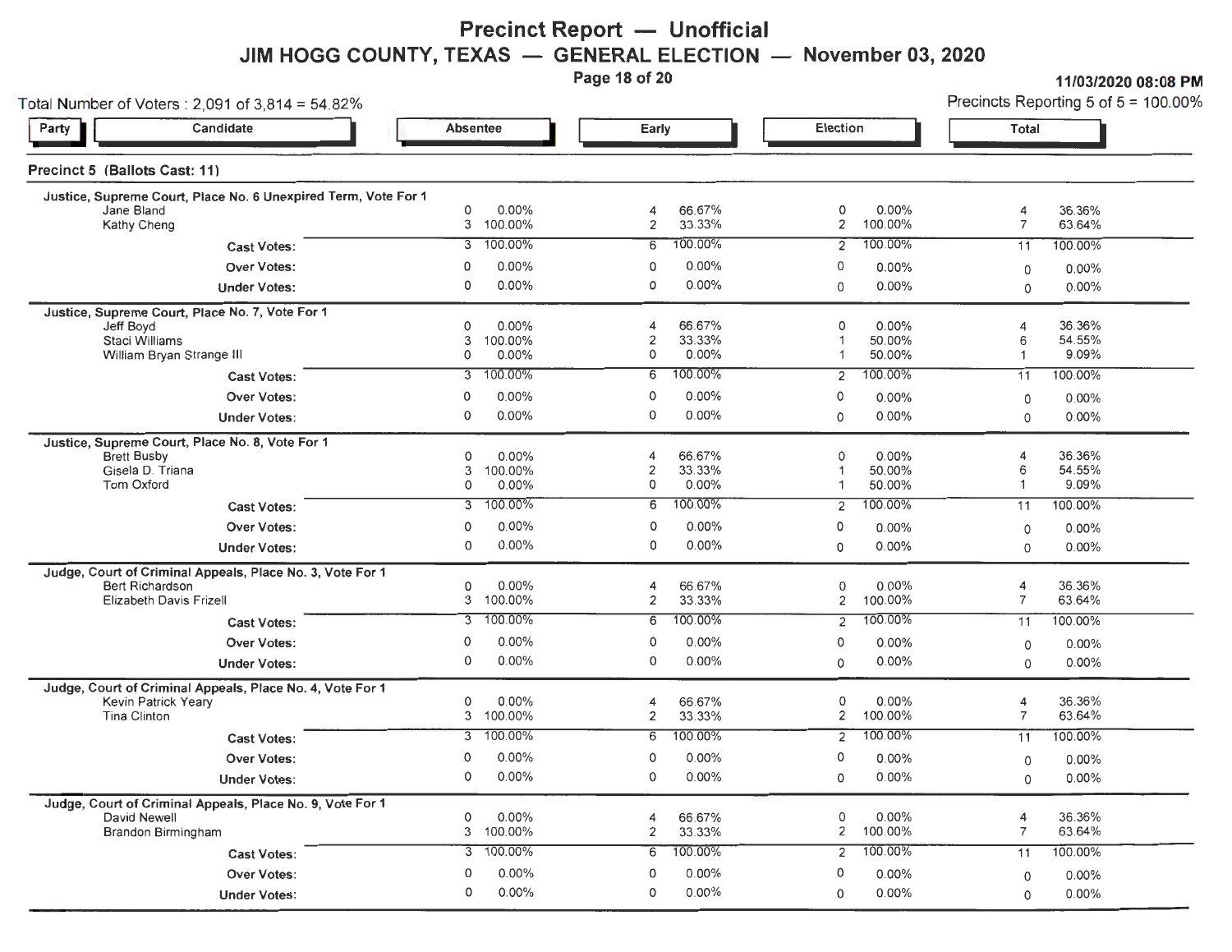# **Precinct Report - Unofficial JIM HOGG COUNTY, TEXAS — GENERAL ELECTION — November 03, 2020**<br>Page 19 of 20

**Page 19 of 20 11/03/2020 08:08PM** 

Total Number of Voters: 2,091 of 3,814 = 54.82% Precincts Reporting 5 of 5 = 100.00%

| Candidate<br>Party                                                                         | Absentee                   | Early                                   | Election                                | Total                                   |
|--------------------------------------------------------------------------------------------|----------------------------|-----------------------------------------|-----------------------------------------|-----------------------------------------|
| Precinct 5 (Ballots Cast: 11)                                                              |                            |                                         |                                         |                                         |
| State Senator, District No. 21, Vote For 1<br>Frank Pomeroy<br>Judith Zaffirini            | 0.00%<br>0<br>2 100.00%    | 66.67%<br>4<br>$\mathbf{2}$<br>33.33%   | 0<br>0.00%<br>$\overline{2}$<br>100.00% | 40.00%<br>4<br>6<br>60.00%              |
| <b>Cast Votes:</b>                                                                         | 66.67%                     | 100.00%                                 | 100.00%                                 | 90.91%                                  |
|                                                                                            | 2                          | 6                                       | 2                                       | 10                                      |
| <b>Over Votes:</b>                                                                         | 0.00%                      | 0.00%                                   | $\mathbf 0$                             | $0.00\%$                                |
|                                                                                            | $\Omega$                   | 0                                       | 0.00%                                   | 0                                       |
| <b>Under Votes:</b>                                                                        | 33.33%                     | 0.00%<br>0                              | 0.00%<br>0                              | 9.09%<br>$\overline{1}$                 |
| State Representative, District No. 31, Vote For 1<br>Marian Knowiton<br>Rvan Guillen       | 0<br>0.00%<br>100.00%<br>3 | 66.67%<br>4<br>$\overline{c}$<br>33.33% | 0<br>0.00%<br>2<br>100.00%              | 36.36%<br>4<br>$\overline{7}$<br>63.64% |
| <b>Cast Votes:</b>                                                                         | 100.00%                    | 100.00%                                 | 100.00%                                 | 100.00%                                 |
|                                                                                            | 3                          | 6                                       | 2                                       | 11                                      |
| <b>Over Votes:</b>                                                                         | $0.00\%$                   | $0.00\%$                                | 0                                       | $0.00\%$                                |
|                                                                                            | 0                          | 0                                       | $0.00\%$                                | 0                                       |
| <b>Under Votes:</b>                                                                        | 0.00%                      | 0                                       | 0.00%                                   | 0.00%                                   |
|                                                                                            | 0                          | 0.00%                                   | $\circ$                                 | $\mathbf 0$                             |
| Chief Justice, 4th Court of Appeals District, Vote For 1<br>Renee Yanta<br>Rebeca Martinez | 0<br>0.00%<br>3 100.00%    | 66.67%<br>4<br>2<br>33.33%<br>100.00%   | 0<br>0.00%<br>100.00%<br>2<br>100.00%   | 36.36%<br>4<br>$\overline{7}$<br>63.64% |
| Cast Votes:                                                                                | 100.00%<br>$\overline{3}$  | 6                                       | $\overline{2}$                          | 100.00%<br>11                           |
| <b>Over Votes:</b>                                                                         | 0.00%<br>0<br>0.00%<br>0   | 0.00%<br>0<br>0<br>0.00%                | 0<br>0.00%<br>0.00%                     | 0.00%<br>0                              |
| <b>Under Votes:</b>                                                                        |                            |                                         | 0                                       | 0.00%<br>0                              |
| District Attorney, 229th Judicial District, Vote For 1                                     | 1 100.00%                  | 100.00%                                 | 100.00%                                 | 100.00%                                 |
| Gocha Ramirez                                                                              |                            | 3                                       | 1                                       | 5                                       |
| <b>Cast Votes:</b>                                                                         | 33.33%                     | 50.00%                                  | 50.00%                                  | $\overline{5}$                          |
|                                                                                            | $\mathbf{1}$               | 3                                       | $\mathbf{1}$                            | 45.45%                                  |
| <b>Over Votes:</b>                                                                         | 0.00%                      | 0                                       | 0                                       | 0.00%                                   |
|                                                                                            | 0                          | 0.00%                                   | 0.00%                                   | $\mathbf 0$                             |
| <b>Under Votes:</b>                                                                        | 66.67%                     | 3                                       | 50.00%                                  | 6                                       |
|                                                                                            | 2                          | 50.00%                                  | 1                                       | 54.55%                                  |
| County Attorney, Vote For 1                                                                | 1 100.00%                  | 100.00%                                 | 100.00%                                 | 100.00%                                 |
| Rodolfo Gutierrez                                                                          |                            | 3                                       | 1                                       | 5                                       |
| <b>Cast Votes:</b>                                                                         | 33.33%                     | 50.00%<br>$\overline{3}$                | 50.00%<br>$\mathbf{1}$                  | 45.45%<br>5                             |
| Over Votes:                                                                                | 0.00%                      | 0                                       | 0                                       | 0.00%                                   |
|                                                                                            | 0                          | 0.00%                                   | 0.00%                                   | $\circ$                                 |
| <b>Under Votes:</b>                                                                        | 66.67%                     | 3                                       | 50.00%                                  | 54.55%                                  |
|                                                                                            | 2                          | 50.00%                                  | $\overline{1}$                          | 6                                       |
| Sheriff. Vote For 1                                                                        | 100.00%                    | 100.00%                                 | 100.00%                                 | $\overline{7}$                          |
| Erasmo "Kiko" Alarcon Jr                                                                   | $\mathbf{1}$               | 4                                       | 2                                       | 100.00%                                 |
| <b>Cast Votes:</b>                                                                         | 33.33%                     | 66.67%<br>4                             | 100.00%<br>$\overline{2}$               | 63.64%<br>$\overline{7}$                |
| <b>Over Votes:</b>                                                                         | 0.00%                      | 0.00%                                   | 0                                       | 0.00%                                   |
|                                                                                            | $\Omega$                   | 0                                       | $0.00\%$                                | $\mathbf 0$                             |
| <b>Under Votes:</b>                                                                        | 66.67%                     | 2                                       | 0.00%                                   | 36.36%                                  |
|                                                                                            | 2                          | 33.33%                                  | $\Omega$                                | 4                                       |